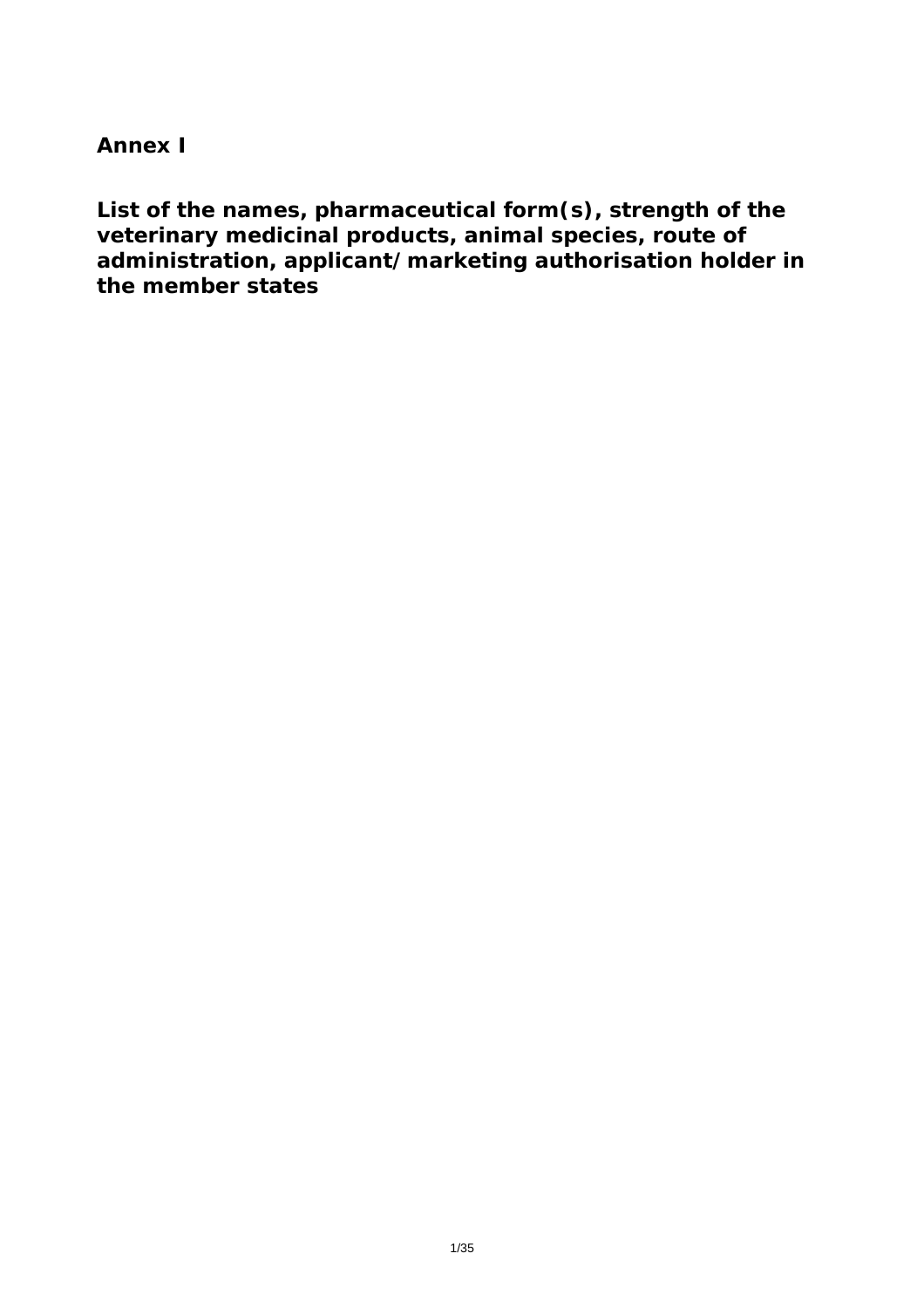| <b>Member</b><br><b>State</b><br><b>EU/EEA</b> | Applicant/<br><b>Marketing Authorisation</b><br>Holder                                              | <b>Name</b>                                                                        | INN &<br>Strength                 | Pharmaceutical<br>form                          | <b>Animal species</b> |
|------------------------------------------------|-----------------------------------------------------------------------------------------------------|------------------------------------------------------------------------------------|-----------------------------------|-------------------------------------------------|-----------------------|
| Austria                                        | Eurovet Animal Health B.V.,<br>Handelsweg 25, 5531 AE Bladel,<br>The Netherlands                    | Soludox 500 mg/g<br>Pulver zum<br>Eingeben über das<br>Trinkwasser für<br>Hühner   | Doxycycline hyclate<br>500 $mg/q$ | Powder for use in<br>drinking water             | Chicken               |
| Austria                                        | Eurovet Animal Health B.V.,<br>Handelsweg 25,<br>5531 AE Bladel,<br>The Netherlands                 | Soludox 500 mg/g<br>Pulver zum<br>Eingeben über das<br>Trinkwasser für<br>Schweine | Doxycycline hyclate<br>500 $mg/q$ | Powder for use in<br>drinking water             | Pigs                  |
| Belgium                                        | Eurovet N.V.<br>Poorthoevestraat 4, 3<br>550 Heusen-Zolder<br>Belgium                               | Soludox 50%                                                                        | Doxycycline hyclate<br>500 $mg/q$ | Water Soluble Powder<br>for oral administration | Pigs<br>Chickens      |
| Czech<br>Republic                              | Eurovet Animal Health B.V.,<br>Handelsweg 25,<br>5531 AE Bladel,<br>The Netherlands                 | Soludox 500 mg/g<br>prášek pro podání<br>v pitné vodě pro<br>prasata               | Doxycycline hyclate<br>500 $mg/g$ | Powder for use in<br>drinking water             | Pigs                  |
| <b>Denmark</b>                                 | Eurovet Animal Health B.V.,<br>P.O. 179,<br>Handelsweg 25,<br>NL-5531 AE Bladel,<br>The Netherlands | Soludox Vet.                                                                       | Doxycycline hyclate<br>500 $mg/q$ | Water Soluble Powder                            | Pigs                  |
| Estonia                                        | Eurovet Animal Health B.V.,<br>Handelsweg 25,<br>5531 AE Bladel,<br>The Netherlands                 | Soludox,<br>500 mg/g,<br>suukaudse lahuse<br>pulber sigadele                       | Doxycycline hyclate<br>500 $mg/q$ | Powder for use in<br>drinking water             | Pigs                  |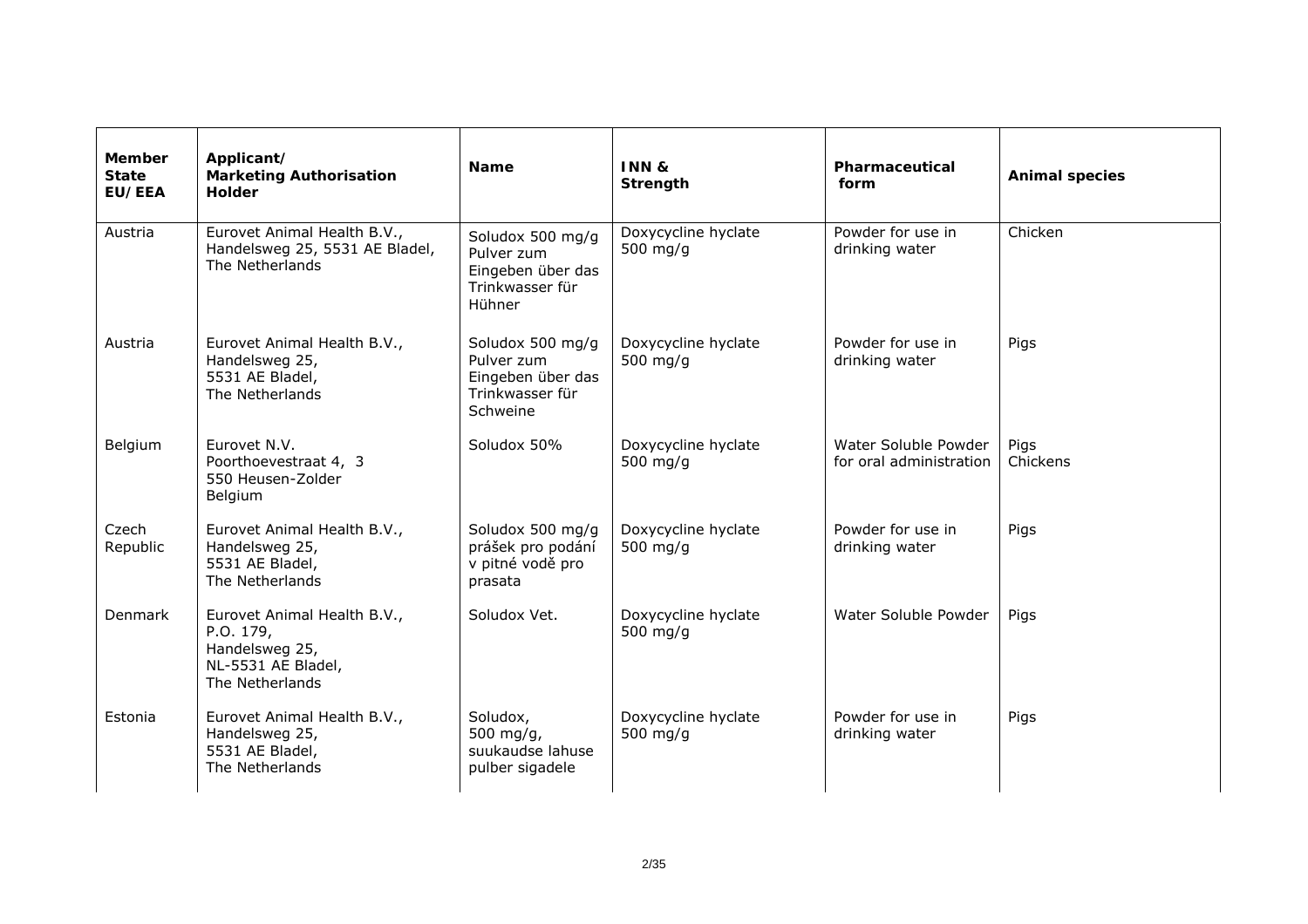| <b>Member</b><br><b>State</b><br>EU/EEA | Applicant/<br><b>Marketing Authorisation</b><br><b>Holder</b>                       | <b>Name</b>                                                                                   | INN&<br>Strength                       | Pharmaceutical<br>form              | <b>Animal species</b> |
|-----------------------------------------|-------------------------------------------------------------------------------------|-----------------------------------------------------------------------------------------------|----------------------------------------|-------------------------------------|-----------------------|
| Estonia                                 | Eurovet Animal Health B.V.,<br>Handelsweg 25,<br>5531 AE Bladel,<br>The Netherlands | Soludox,<br>500 mg/g,<br>suukaudse lahuse<br>pulber kanadele                                  | Doxycycline hyclate<br>500 $mg/q$      | Powder for use in<br>drinking water | Chickens              |
| Finland                                 | Eurovet Animal Health B.V.,<br>Handelsweg 25,<br>5531 AE Bladel,<br>The Netherlands | Soludox 500 mg/g<br>jauhe<br>juomaveteen<br>sekoitettavaksi<br>sioille                        | Doxycycline hyclate<br>500 $mg/q$      | Powder for use in<br>drinking water | Pig                   |
| Finland                                 | Eurovet Animal Health B.V.,<br>Handelsweg 25,<br>5531 AE Bladel,<br>The Netherlands | Soludox 500 mg/g<br>jauhe<br>juomaveteen<br>sekoitettavaksi<br>kanoille                       | Doxycycline hyclate<br>500 $mg/g$      | Powder for use in<br>drinking water | Chicken               |
| France                                  | Eurovet Animal Health B.V.,<br>Handelsweg 25,<br>5531 AE Bladel,<br>The Netherlands | Soludox 433 mg/g<br>poudre pour<br>administration<br>dans l'eau de<br>boisson pour<br>poulets | Doxycycline (as hyclate)<br>433 $mg/g$ | Powder for use in<br>drinking water | Chicken               |
| France                                  | Eurovet Animal Health B.V.,<br>Handelsweg 25,<br>5531 AE Bladel,<br>The Netherlands | Soludox 433 mg/g<br>poudre pour<br>administration<br>dans l'eau de<br>boisson pour<br>porcs.  | Doxycycline (as hyclate)<br>433 $mg/q$ | Powder for use in<br>drinking water | Pigs                  |
| Germany                                 | Eurovet Animal Health B.V.,<br>Handelsweg 25,<br>5531 AE Bladel,<br>The Netherlands | Soludox 500 mg/g<br>Pulver zum<br>Eingeben                                                    | Doxycycline hyclate<br>500 mg/g        | Powder for use in<br>drinking water | Chicken               |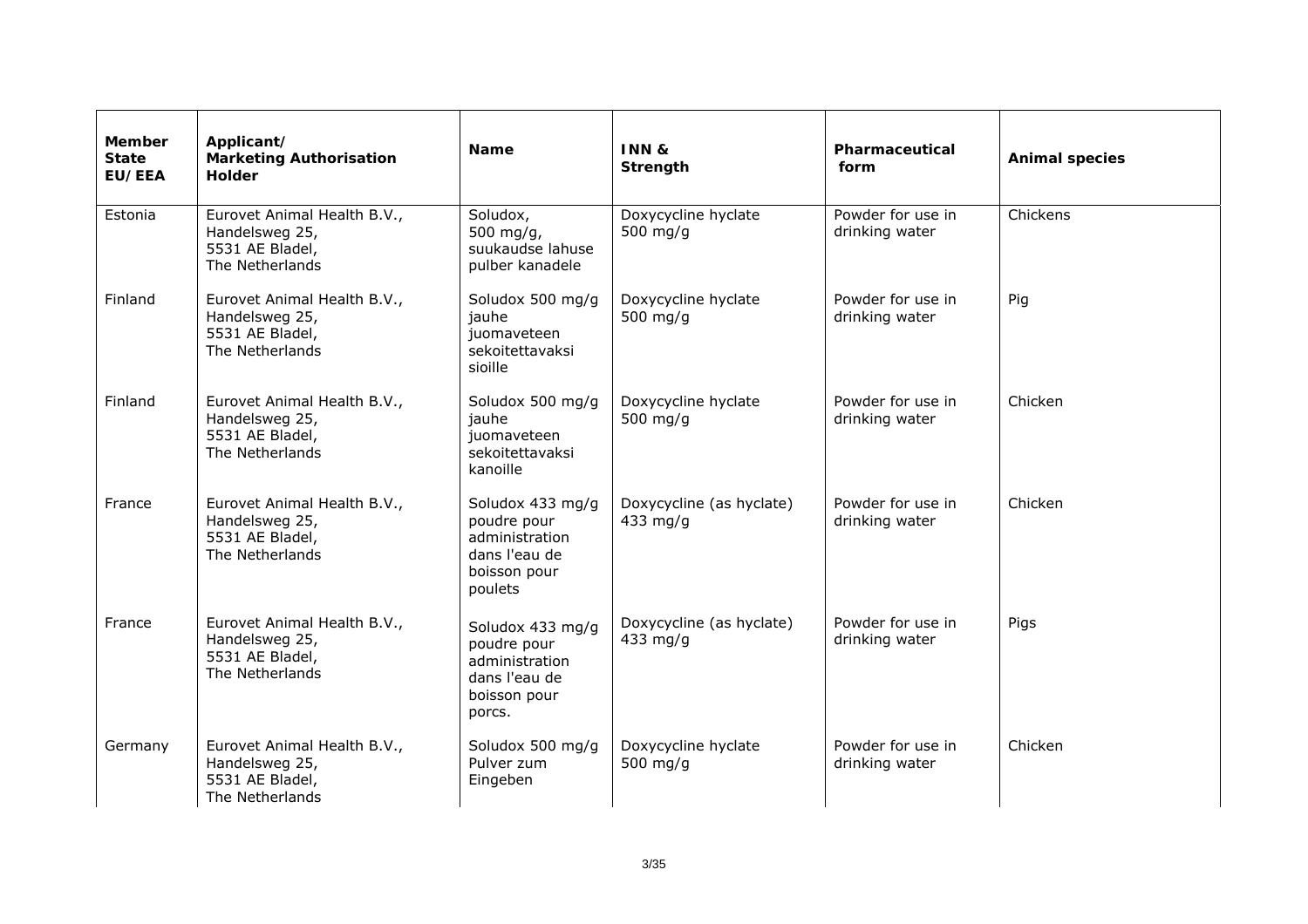| <b>Member</b><br><b>State</b><br>EU/EEA | Applicant/<br><b>Marketing Authorisation</b><br><b>Holder</b>                                       | <b>Name</b>                                                                       | INN&<br>Strength                  | Pharmaceutical<br>form              | <b>Animal species</b> |
|-----------------------------------------|-----------------------------------------------------------------------------------------------------|-----------------------------------------------------------------------------------|-----------------------------------|-------------------------------------|-----------------------|
| Germany                                 | Eurovet Animal Health B.V.,<br>Handelsweg 25,<br>5531 AE Bladel,<br>The Netherlands                 | Soludox 500 mg/g<br>Pulver zum<br>Eingeben über das<br>Trinkwasser für            | Doxycycline hyclate<br>500 $mg/q$ | Powder for use in<br>drinking water | Pigs                  |
| Greece                                  | Eurovet Animal Health B.V.,<br>Handelsweg 25,<br>5531 AE Bladel,<br>The Netherlands                 | Schweine<br>Soludox 500 mg/g<br>κόνις για χρήση<br>στο πόσιμο νερό<br>για όρνιθες | Doxycycline hyclate<br>500 mg/g   | Powder for use in<br>drinking water | Chicken               |
| Hungary                                 | Eurovet Animal Health B.V.,<br>P.O. 179,<br>Handelsweg 25,<br>NL-5531 AE Bladel,<br>The Netherlands | Soludox 50%<br>pulvis A.U.V.                                                      | Doxycycline hyclate<br>500 $mg/q$ | Powder for oral<br>solution         | Chicken               |
| Italy                                   | Eurovet Animal Health B.V.,<br>Handelsweg 25,<br>5531 AE Bladel,<br>The Netherlands                 | Soludox 500 mg/g<br>polvere per uso in<br>acqua di bevanda<br>per suini           | Doxycycline hyclate<br>500 $mg/q$ | Powder for use in<br>drinking water | Pigs                  |
| Italy                                   | Eurovet Animal Health B.V.,<br>Handelsweg 25,<br>5531 AE Bladel,<br>The Netherlands                 | Soludox 500 mg/g<br>polvere per uso in<br>acqua di bevanda<br>per polli.          | Doxycycline hyclate<br>500 mg/g   | Powder for use in<br>drinking water | Chicken               |
| Latvia                                  | Eurovet Animal Health B.V.,<br>Handelsweg 25,<br>5531 AE Bladel,<br>The Netherlands                 | Soludox 500 mg/g<br>pulveris lietošanai<br>ar dzeramo ūdeni<br>cūkām              | Doxycycline hyclate<br>500 mg/g   | Powder for use in<br>drinking water | Pigs                  |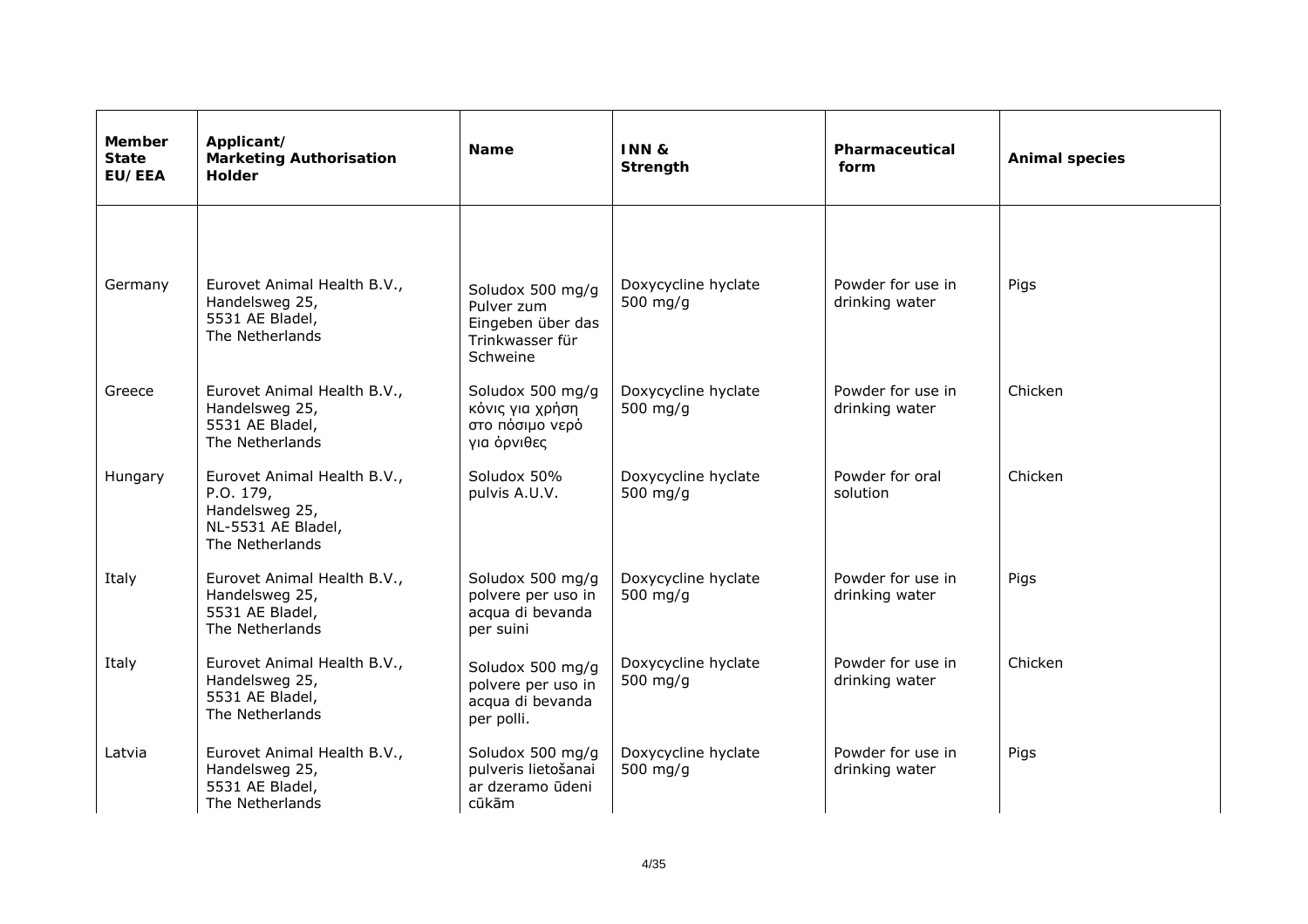| <b>Member</b><br><b>State</b><br><b>EU/EEA</b> | Applicant/<br><b>Marketing Authorisation</b><br><b>Holder</b>                                  | <b>Name</b>                                                                              | INN&<br>Strength                  | Pharmaceutical<br>form                                | <b>Animal species</b>                |
|------------------------------------------------|------------------------------------------------------------------------------------------------|------------------------------------------------------------------------------------------|-----------------------------------|-------------------------------------------------------|--------------------------------------|
|                                                |                                                                                                |                                                                                          |                                   |                                                       |                                      |
| Latvia                                         | Eurovet Animal Health B.V.,<br>Handelsweg 25,<br>5531 AE Bladel,<br>The Netherlands            | Soludox 500 mg/g<br>pulveris lietošanai<br>ar dzeramo ūdeni<br>vistām                    | Doxycycline hyclate<br>500 $mg/q$ | Powder for use in<br>drinking water                   | Chicken                              |
| Lithuania                                      | Eurovet Animal Health B.V.<br>Handelsveg 25 - PO Box 179,<br>5530 AD Bladel<br>The Netherlands | SOLUDOX 500<br>mg/g, geriamieji<br>milteliai,                                            | Doxycycline hyclate<br>500 mg/g   | Powder for oral<br>solution                           | Pigs and chicken                     |
| The<br>Netherlands                             | Eurovet Animal Health B.V.<br>Handelsveg 25 - PO Box 179,<br>5530 AD Bladel<br>The Netherlands | DOXY ORT 50%<br>Poeder voor<br>toediening aan het<br>drinkwater van<br>varkens en kippen | Doxycycline hyclate<br>500 $mg/q$ | Powder for<br>administration in the<br>drinking water | Pigs and non-egg laying<br>chickens. |
| <b>The</b><br>Netherlands                      | Eurovet Animal Health B.V.<br>Handelsveg 25 - PO Box 179,<br>5530 AD Bladel<br>The Netherlands | DOXYFAR 50%<br>Poeder voor<br>toediening aan het<br>drinkwater van<br>varkens en kippen  | Doxycycline hyclate<br>500 $mg/q$ | Powder for<br>administration in the<br>drinking water | Pigs and non-egg laying<br>chickens. |
| The<br>Netherlands                             | Eurovet Animal Health B.V.<br>Handelsveg 25 - PO Box 179<br>5530 AD Bladel<br>The Netherlands  | SOLUDOX 50%,<br>poeder voor<br>toediening via het<br>drinkwater aan<br>varkens en kippen | Doxycycline hyclate<br>500 $mg/q$ | Powder for<br>administration in the<br>drinking water | Pigs and non-egg laying<br>chickens. |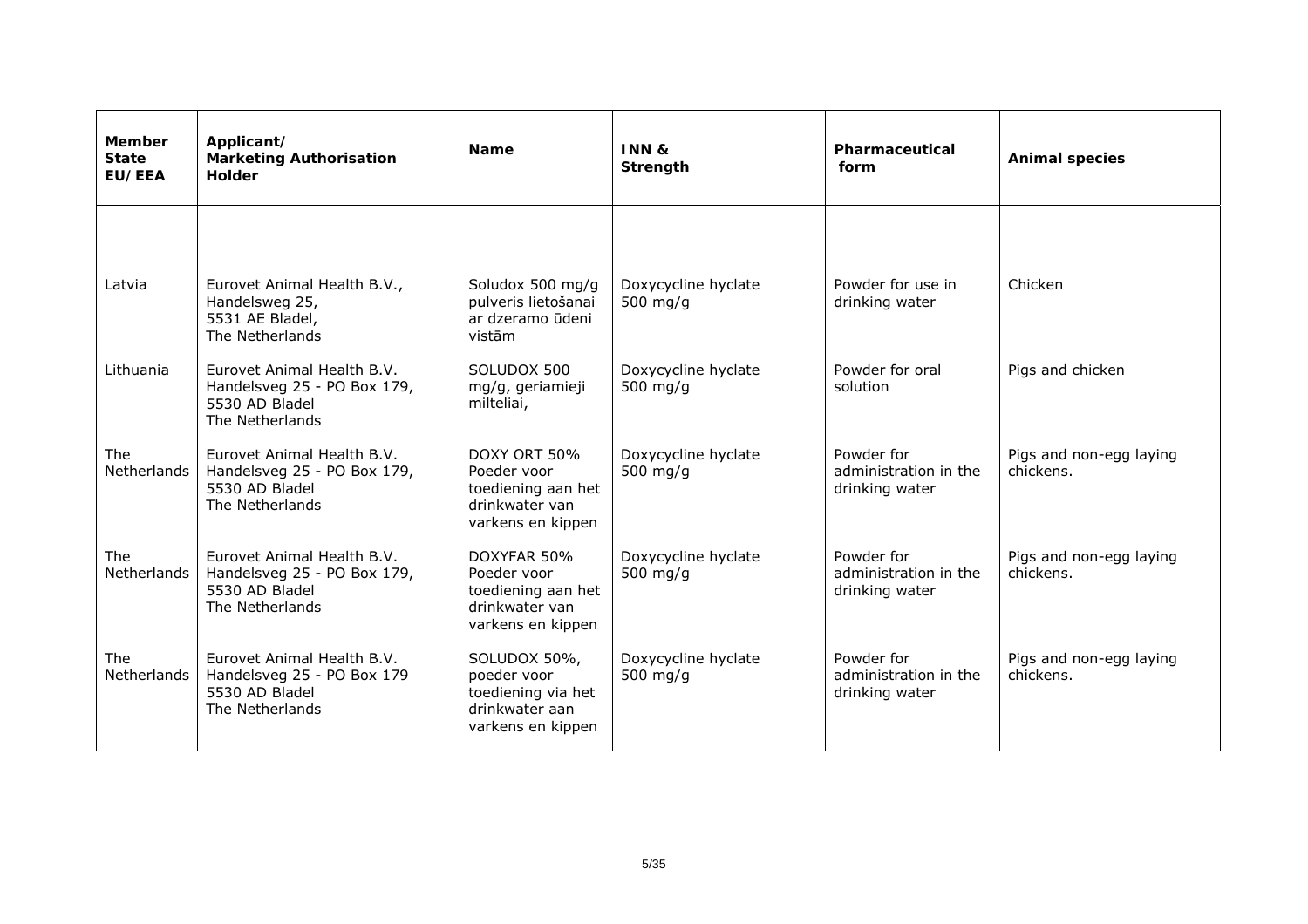| <b>Member</b><br><b>State</b><br><b>EU/EEA</b> | Applicant/<br><b>Marketing Authorisation</b><br><b>Holder</b>                       | <b>Name</b>                                                                             | INN&<br>Strength                  | Pharmaceutical<br>form              | <b>Animal species</b>              |
|------------------------------------------------|-------------------------------------------------------------------------------------|-----------------------------------------------------------------------------------------|-----------------------------------|-------------------------------------|------------------------------------|
| The<br>Netherlands                             | Eurovet Animal Health B.V.,<br>Handelsweg 25,<br>5531 AE Bladel,<br>The Netherlands | Soludox 500 mg<br>per gram voor<br>gebruik in<br>drinkwater voor<br>kippen              | Doxycycline hyclate<br>500 $mg/q$ | Powder for use in<br>drinking water | Chicken                            |
| Poland                                         | Eurovet Animal Health B.V.,<br>Handelsweg 25,<br>5531 AE Bladel,<br>The Netherlands | Soludox 50%; 500<br>mg/g proszek do<br>podawania w<br>wodzie do picia dla<br>swiń i kur | Doxycycline hyclate<br>500 $mg/q$ | Powder for use in<br>drinking water | pigs, chickens (non-egg<br>laying) |
| Slovakia                                       | Eurovet Animal Health B.V.,<br>Handelsweg 25,<br>5531 AE Bladel,<br>The Netherlands | Soludox 500 mg/g<br>prášok pre<br>užívanie s pitnou<br>vodou pre ošípané                | Doxycycline hyclate<br>500 $mg/q$ | Powder for use in<br>drinking water | Pigs                               |
| Spain                                          | Eurovet Animal Health B.V.,<br>Handelsweg 25,<br>5531 AE Bladel,<br>The Netherlands | Soludox 500 mg/g<br>polvo para<br>administración en<br>agua de bebida<br>para porcino   | Doxycycline hyclate<br>500 $mg/q$ | Powder for use in<br>drinking water | Pigs                               |
| Spain                                          | Eurovet Animal Health B.V.,<br>Handelsweg 25,<br>5531 AE Bladel,<br>The Netherlands | Soludox 500 mg/g<br>polvo para<br>administración en<br>agua de bebida<br>para pollos.   | Doxycycline hyclate<br>500 $mg/g$ | Powder for use in<br>drinking water | Chickens                           |
| UK                                             | Eurovet Animal Health B.V.,<br>Handelsweg 25,<br>5531 AE Bladel,<br>The Netherlands | Soludox, 500<br>mg/g, Water<br>Soluble Powder for<br>Pigs                               | Doxycycline hyclate<br>500 mg/g   | Water Soluble Powder                | Pigs                               |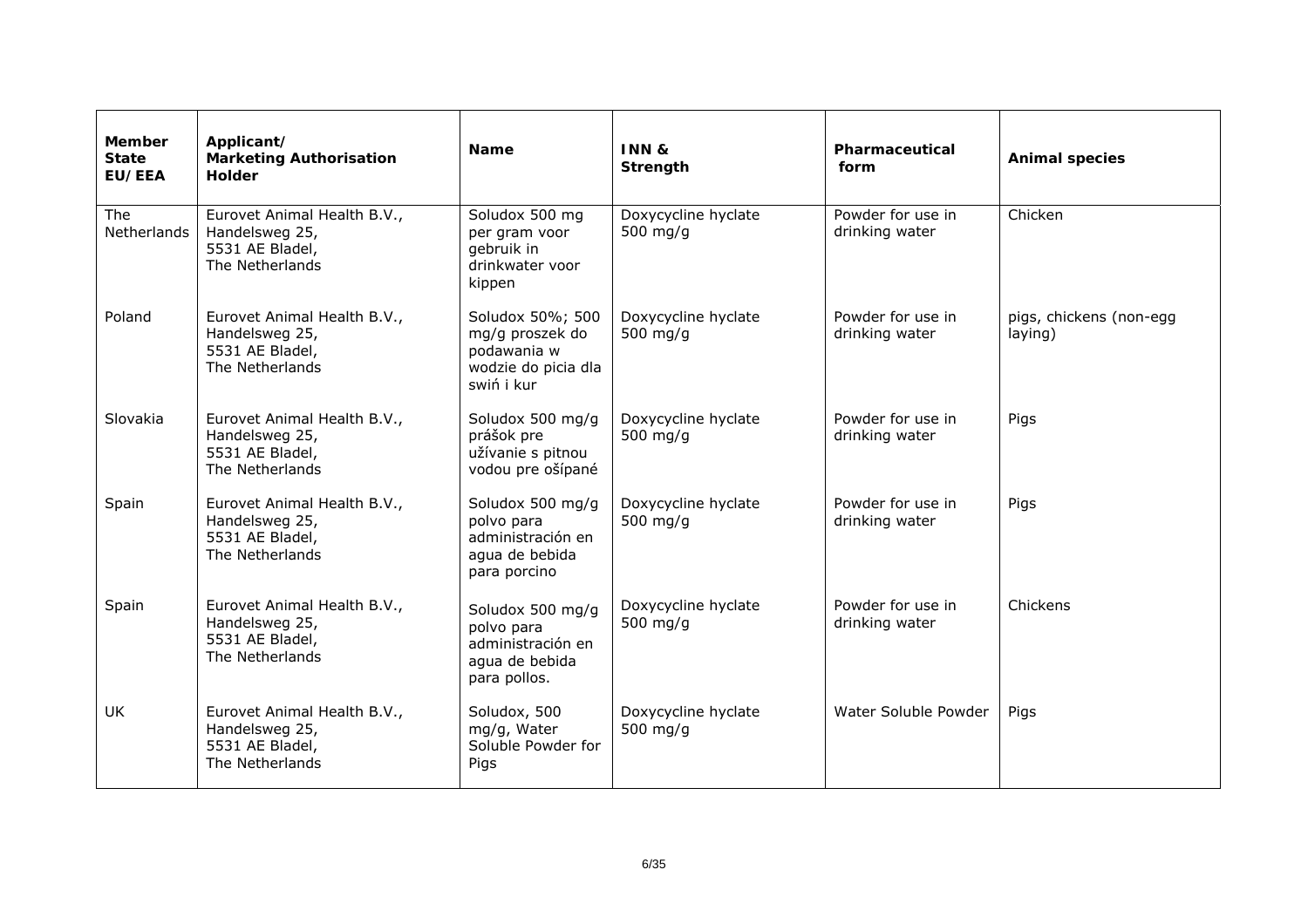| <b>Member</b><br><b>State</b><br><b>EU/EEA</b> | Applicant/<br><b>Marketing Authorisation</b><br>Holder                              | <b>Name</b>                                                             | <b>INN &amp;</b><br>Strength      | Pharmaceutical<br>form              | <b>Animal species</b> |
|------------------------------------------------|-------------------------------------------------------------------------------------|-------------------------------------------------------------------------|-----------------------------------|-------------------------------------|-----------------------|
| UK                                             | Eurovet Animal Health B.V.,<br>Handelsweg 25,<br>5531 AE Bladel,<br>The Netherlands | Soludox 500 mg/g<br>powder for use in<br>drinking water for<br>chickens | Doxycycline hyclate<br>500 $mg/q$ | Powder for use in<br>drinking water | Chickens              |
| UK                                             | Eurovet Animal Health B.V.,<br>Handelsweg 25,<br>5531 AE Bladel,<br>The Netherlands | Soludox 500 mg/g<br>powder for use in<br>drinking water for<br>pigs     | Doxycycline hyclate<br>500 $mg/q$ | Powder for use in<br>drinking water | Pigs                  |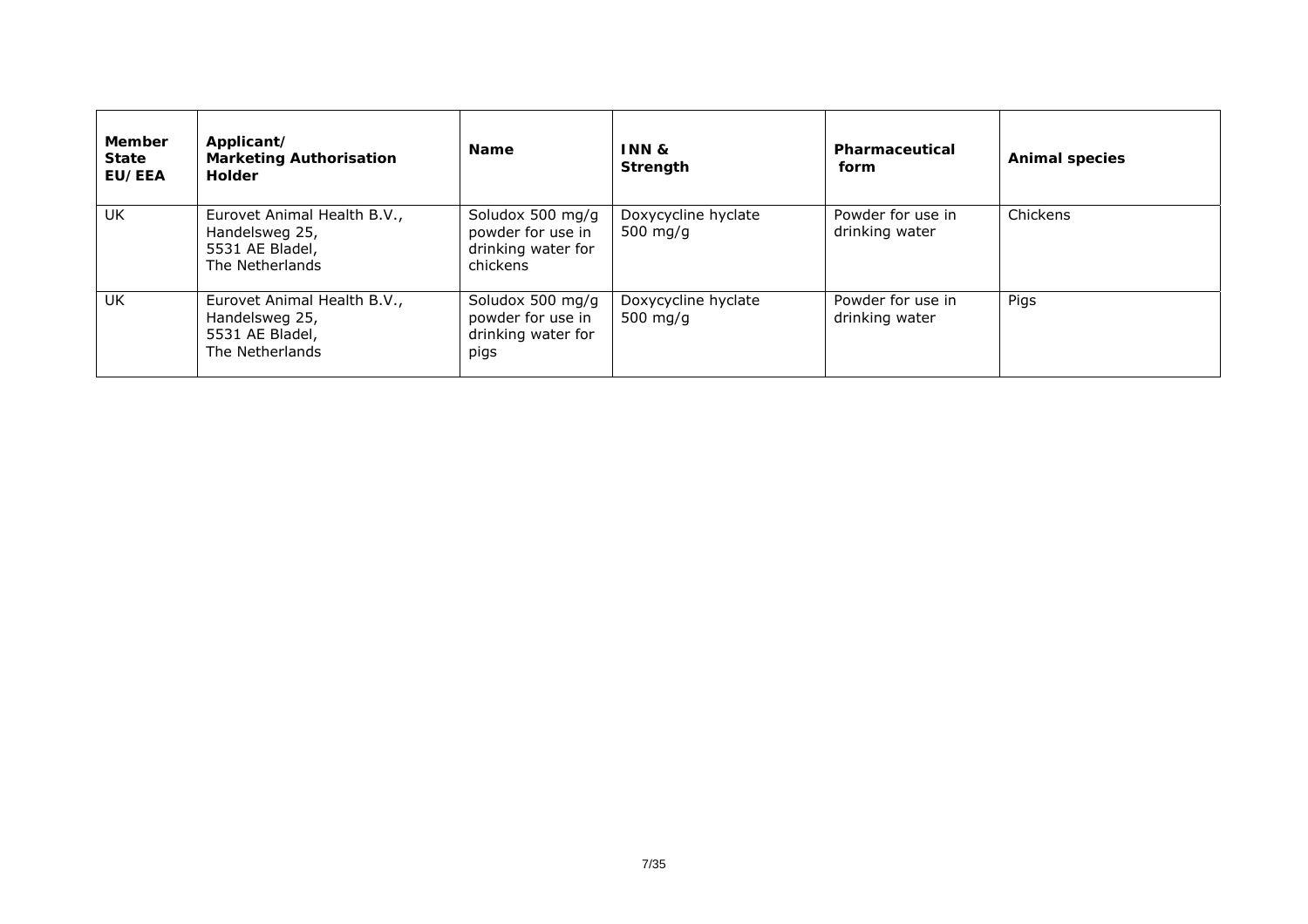**Annex II** 

**Scientific conclusions and grounds for amendment of the summary of product characteristics, labelling and package leaflet**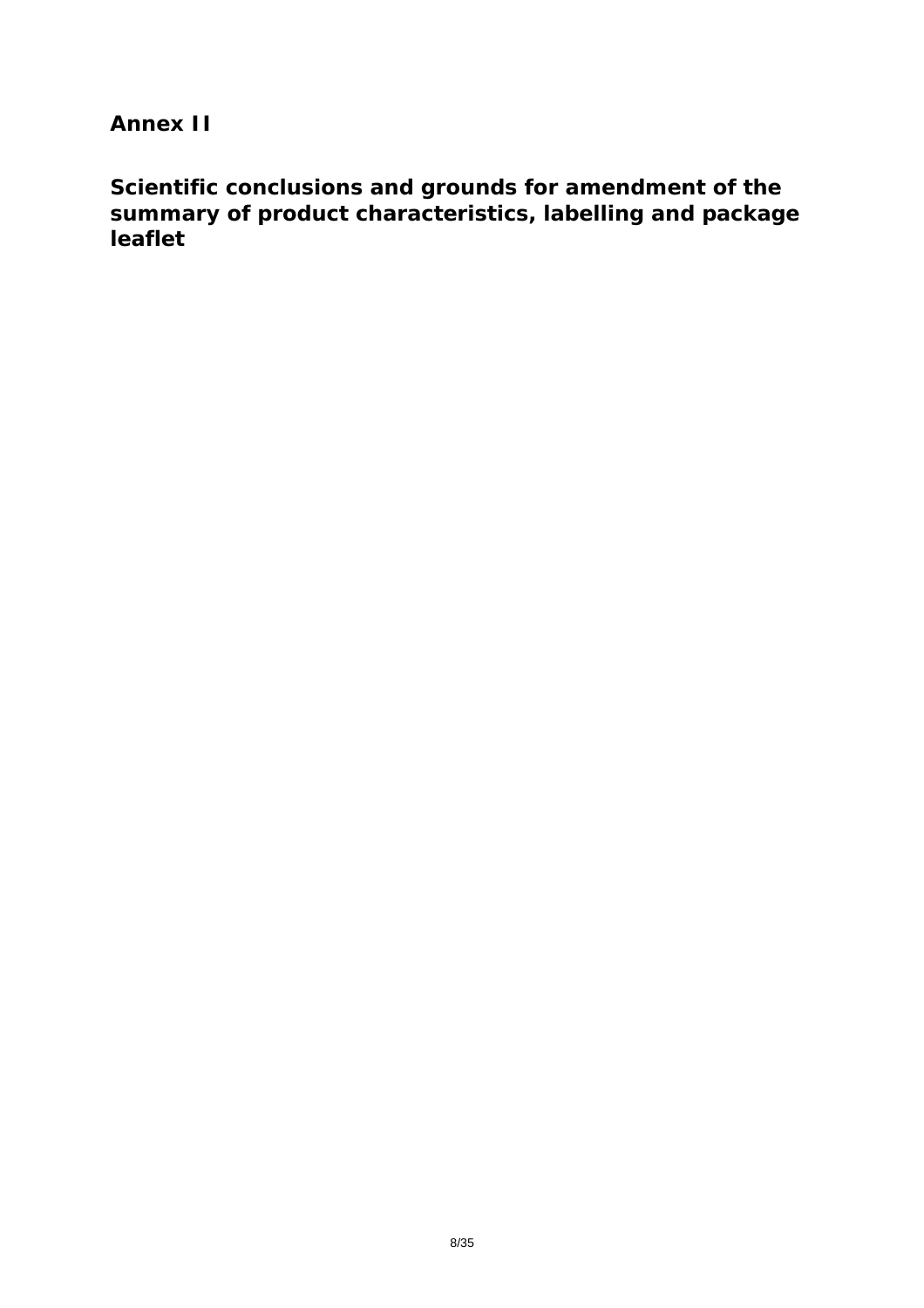# **Overall summary of the scientific evaluation of Doxyfar 50% and associated names** *(see annex I)*

# **1. Introduction**

Doxyfar 50 % and associated names is a powder for use in drinking water containing the active substance doxycycline hyclate 500 mg/g. Doxycycline is a semi-synthetic tetracycline antibiotic. Tetracyclines have broad spectrum activity inhibiting Gram-positive and Gram-negative bacteria, *mycoplasmas*, *chlamydiae*, *rickettsias* and some *protozoa*. Doxycycline is bacteriostatic and acts by inhibiting protein synthesis intracellularly by binding to the 30-S subunit of the bacterial ribosome.

Due to the divergent national decisions taken by Member States concerning the authorisation of Doxyfar 50 % and associated names, the issue was referred to CVMP under Article 34(1) of Directive 2001/82/EC, in order to resolve divergences amongst the nationally authorised Summary of Product Characteristics (SPC) across the European Union.

The main sections of disharmony of the existing SPCs were:

- Target species;
- Indications:
- Amounts to be administered;
- Withdrawal periods.

It was noted that there have been no "real" divergent decisions taken by the Member States regarding the target species (chickens and pigs) because the Marketing Authorisation Holder's decisions for inclusion/exclusion of chickens and/or pigs as target species were based on commercial grounds and the data in support of the applications was the same.

# **2. Discussion of data available**

## **Chickens**

Data had previously been submitted as part of the recent Article 35 referral for all strengths of water soluble powders and oral solutions containing doxycycline hyclate indicated for use in poultry and intended for administration via the drinking water (EMEA/V/A/047). For the treatment of *P. multocida*, a dosage regimen of 10 mg/kg body weight for 4 or 5 days was agreed. For *O. rhinotracheale*, no therapeutic dose could be confirmed. In addition the Marketing Authorisation Holder submitted Periodic Safety Update Report (PSUR) data which indicated that no adverse events in chickens, including suspected lack of expected efficacy, has been reported for the past 5 years in the European Union. The Marketing Authorisation Holder provided persuasive argument that in the field differentiation between *Pasteurellosis* and *O. rhinotracheale* in poultry could be readily achieved. On the basis of well established use and absence of data for suspected lack of expected efficacy the dose regimen for infections caused by *P. multocida* of 10 mg doxycycline hyclate per kg body weight for 3 to 4 consecutive days and for infections caused by *O. rhinotracheale* of 20 mg doxycycline hyclate per kg body weight for 3 to 4 consecutive days were considered acceptable.

The chicken meat residue depletion data for both dosing regimens (10 mg doxycycline hyclate per kg body weight per day for 4 days and 20 mg doxycycline hyclate per kg body weight per day for 4 days) were submitted. A chicken meat withdrawal period of 3 days following a dose rate of 10 mg doxycycline hyclate per kg body weight per day for 4 days was considered acceptable. In addition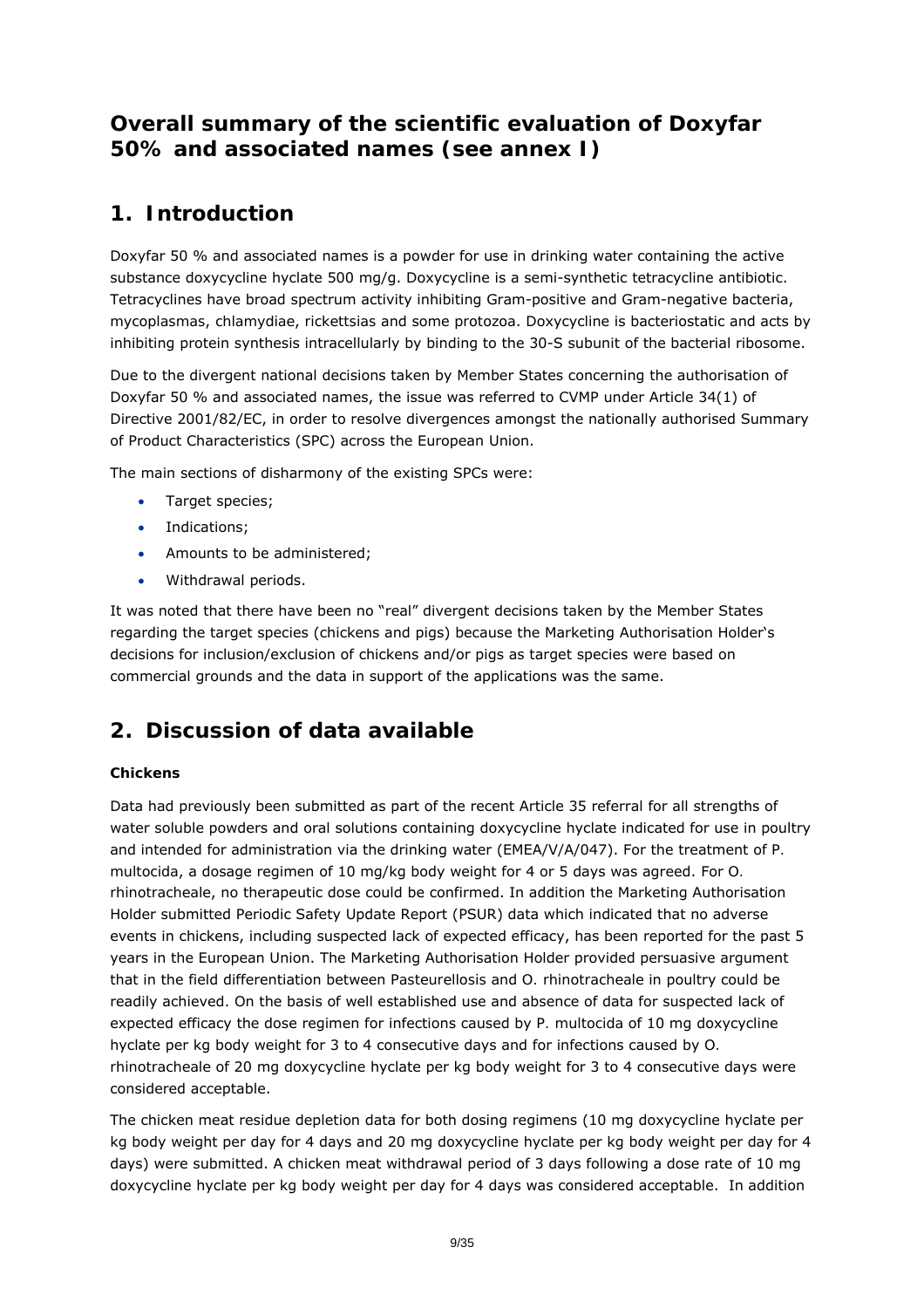a chicken meat withdrawal period of 12 days following a dose rate of 20 mg doxycycline hyclate per kg body weight per day for 4 days was considered acceptable.

## **Pigs**

There was no clear discrepancy between Member States in the dose regimen for use of the product in pigs.

The Marketing Authorisation Holder has provided evidence that the baseline PK of doxycycline, when delivered orally to pigs at a dose of 12.5 mg/kg body weight will provide plasma levels of 0.7[1](#page-9-0) - 1.14 µg/ml (Pijpers *et al* (1991)<sup>1</sup>. Further the Marketing Authorisation Holder has also provided evidence (Bousquet *et al.* 1998)<sup>[2](#page-9-1)</sup> that doxycycline will concentrate in nasal secretions and if fed at dose regimens between 11.8 -13.3 mg/kg body weight for 1 hour per day concentrations of between 0.7 and 1 µg/ml are achieved in the lung and nasal concentrations of 1.7 +/- 0.4 µg/ml are reached. If the same feed is provided *ad libitum* throughout the day the lung concentration rises to 2.9 +/- 0.6  $\mu$ g/ml. Bousquet *et al.* 1997<sup>[3](#page-9-2)</sup> provides evidence of minimum inhibitory concentrations (MICs) of doxycycline against: *P. multocida* of 0.13 - 2.0 µg/ml (55 strains), *A. pleuropneumoniae* 0.25 - 2.0 µg/ml (59 strains), *M. hyponeumoniae* 0.016 - 2 µg/ml (26 strains). Significantly no cross resistance was observed between oxytetracycline and doxycycline. From these data it may be predicted that doxycycline concentrations would exceed the MIC in the target tissue for the majority of the named pathogens in pigs.

The Marketing Authorisation Holder was requested to submit data to support the target species and indications in pigs. In response to this the Marketing Authorisation Holder submitted PSUR data covering the past 5 years. There have been no reports of adverse events in pigs, including suspected lack of expected efficacy, during the last 5 years.

The pig meat residue depletion data was made available and supported a meat withdrawal period of 4 days when pigs are administered 12.5 mg doxycycline hyclate/kg body weight/day for up to 8 days.

# **3. Benefit Risk assessment**

## **Benefit Assessment**

## *Chickens*

No data have been provided for chickens, however the Marketing Authorisation Holder submitted in support of the recent Article 35 referral for all strengths of water soluble powders and oral solutions containing doxycycline hyclate indicated for use in poultry and intended for administration via the drinking water (EMEA/V/A/047).

It was agreed that the target species should be harmonised across all Member States where the product is authorised or pending authorisation and in consistency with the recent Article 35 harmonisation as "chickens (broiler, pullet, breeder)", and the following indications for Doxyfar 50% and associate names were agreed:

 Chickens (broiler, pullet, breeder): Where clinical disease is present in the flock, to reduce mortality, morbidity and clinical signs and to reduce lesions due to *Pasteurella multocida* or to reduce morbidity and lesions in respiratory infections caused by *O. rhinotracheale*.

<span id="page-9-0"></span> 1 Pijpers, A. et al. (1991), Plasma levels of oxytetracycline, doxycycline, and monocycline in pigs after oral administration in feed. J. Amer. Sci. 69, 4512-4522

<span id="page-9-1"></span><sup>&</sup>lt;sup>2</sup> Bousquet et al. 1998, Pharmacokinetics of doxycycline in pigs following oral administration in feed Vet.Res. 29, 475-485<br><sup>3</sup> Bousquet E., Morvan H., Aitken I., Morgan J.H.(1997), Comparative in vitro activity of doxycycline and

<span id="page-9-2"></span>oxytetracycline against porcine respiratory pathogens, Veterinary Record, July 12, 141(2), p. 37-40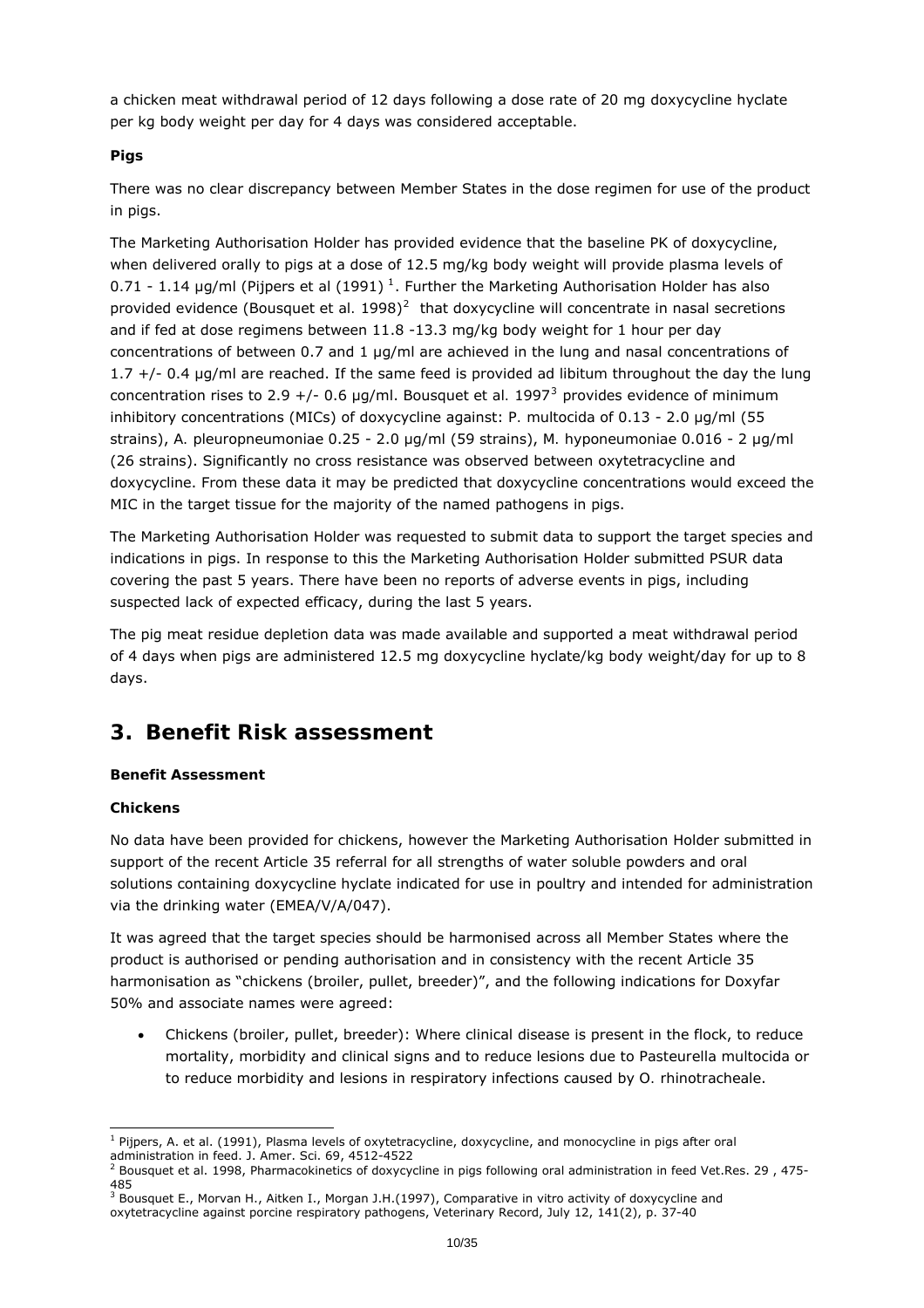At the time of the Article 35 referral, there was no documented evidence in relation to suspected lack of expected efficacy of doxycycline products in chickens. Data were provided in support of the indication for *P. multocida* at a dose of 10 mg doxycycline hyclate per kg body weight per day. Data were inconclusive with regards to the indication for *O. rhinotracheale*, but it was concluded that on the basis of well established use and as there have been no reports of adverse events, including suspected lack of expected efficacy, the current dosage could be considered to be safe and effective.

The following recommended dose for Doxyfar 50% and associate names was agreed:

 Chickens (broiler, pullet, breeder): 10 mg doxycycline hyclate per kg body weight per day for 3-4 days for the treatment of infections caused by *P. multocida* and 20 mg doxycycline hyclate per kg body weight per day for 3-4 days for the treatment of infections caused by *O. rhinotracheale*.

Residue depletion data in chickens support a meat withdrawal period of 3 days when chickens are administered at 10 mg doxycycline hyclate/kg body weight/day for 4 days.

Residue depletion data in chickens support a meat withdrawal period of 12 days when chickens are administered at 20 mg doxycycline hyclate/kg body weight/day for 4 days.

## *Pigs*

The Marketing Authorisation Holder submitted a body of literature references which supported a prediction that when administered at the proposed dose rate, doxycycline concentration in the relevant tissues would exceed the MIC for most target pathogens. No further clinical trial or field trial data were submitted.

Published data related to existing levels of resistance to doxycycline in target pathogens was also submitted. The majority of the data quoted related to tetracycline resistance generally, and it was noted that resistance to doxycycline specifically was less commonly documented. There have been no data to indicate increasing levels of resistance and the relevance of cross resistance between doxycycline and older tetracyclines was also discussed but again data were insufficient to enable firm conclusions to be reached.

There have been no reports of adverse events, including suspected lack of expected efficacy of the product in pigs in the Periodic Safety Update Report data covering the period of the last 5 years. Doxycyline hyclate can be considered to have "well established use".

The following indications for Doxyfar 50% and associate names were agreed:

• Pigs: For the treatment of the clinical signs associated with porcine respiratory disease caused by *Actinobacillus pleuropeumoniae, Pasteurella multocida* and *Mycoplasma hyopneumoniae* susceptible to doxycycline.

The following recommended dose for Doxyfar 50% and associate names was agreed:

• Pigs: 12.5 mg doxycycline hyclate (25 mg product) per kg body weight per day for 4 consecutive days. If no improvement in clinical signs is seen within this time, the diagnosis should be reviewed and treatment changed. In case of severe infections the medication period may be prolonged for a maximum of 8 consecutive days as determined by the attending veterinary surgeon.

Residue depletion data in pigs support a meat withdrawal period of 4 days when pigs are administered at 12.5 mg doxycycline hyclate/kg body weight/day for up to 8 days.

## **Risk Assessment**

Doxycycline is listed as a "highly important antimicrobial" for human use, and "critically important" for veterinary use according to the WHO criteria, 2007. In human medicine, doxycycline is the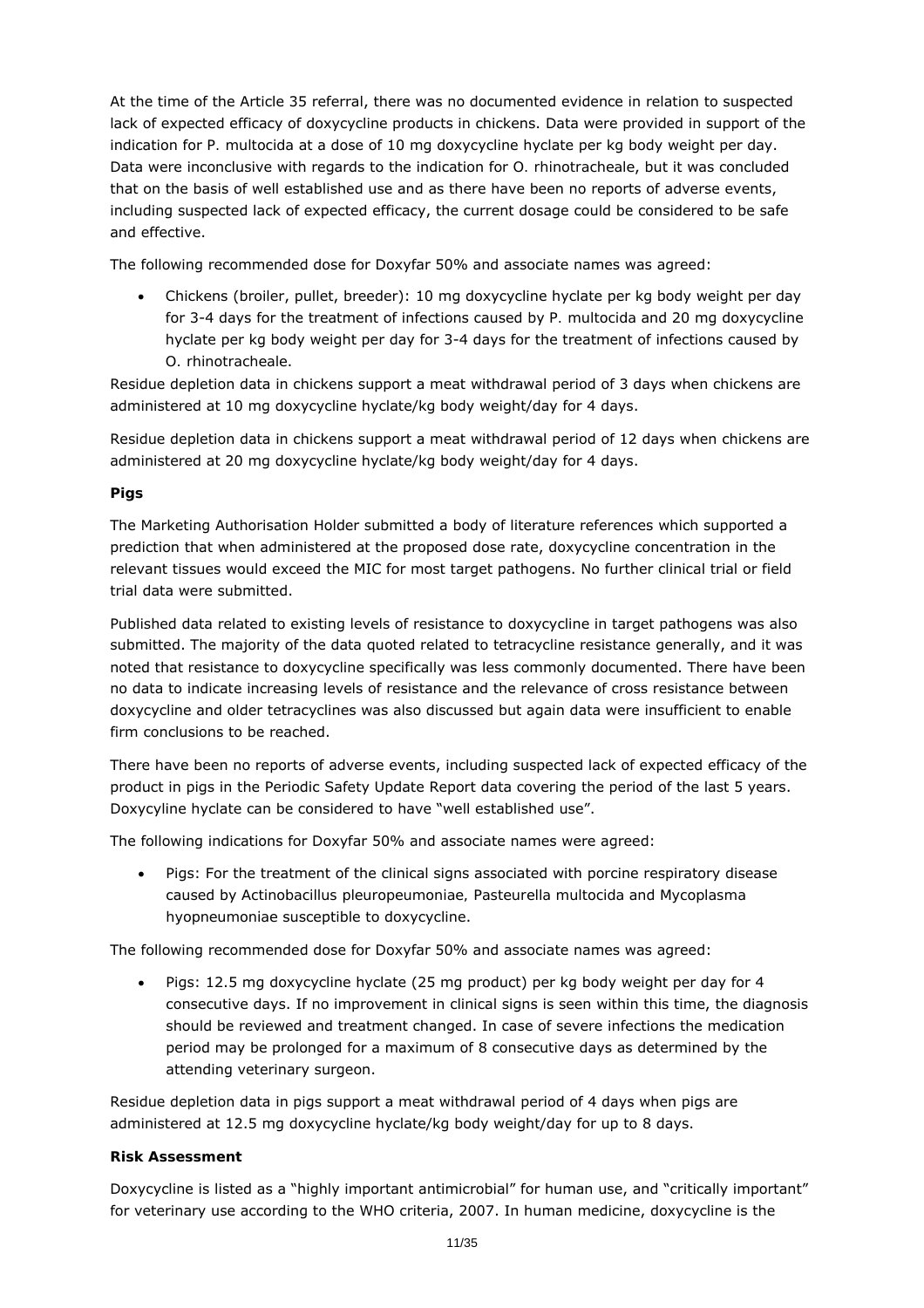treatment of choice for the treatment of acute tracheobronchitis, acute bronchitis and acute bronchiolitis caused by primary bacterial infections (*Mycoplasma pneumoniae*, *Chlamydia pneumoniae*) and bacterial superinfections (*Pneumococci*, *Haemophilus spp.*). Food-borne, direct as well as environmental transmission of resistant microorganisms (resistant determinants) has to be considered a risk related to the use of the product despite the fact that quantification of transmission of zoonotic agents and horizontal transfer of resistance genes between animal and human bacteria is extremely difficult *in vivo* (F. J. Angulo et al., 200[4](#page-11-0))<sup>4</sup>. It was identified at the time of the Article 35 referral for water soluble powders and oral solutions containing doxycycline hyclate that a high resistance rate to tetracyclines existed in *E. coli* isolated from chickens (De Jong et al, 2009)<sup>[5](#page-11-1)</sup>. High levels of resistance to tetracyclines in swine respiratory pathogens have been documented (ARBAO-II study, 2008)<sup>[6](#page-11-2)</sup>. Although resistance in the latter pathogens may be of less significance to public health, provision of an appropriate dosing regimen to limit the development of resistance is necessary to protect animal health.

In addressing the dosing regimen the Marketing Authorisation Holder has not discussed Pharmacokinetic/Pharmacodynamic in terms of a parameter that will limit the development of resistance. However, it is accepted that levels of resistance to tetracyclines reported in literature cannot be directly extrapolated to doxycycline, and that the greater liposolubility of doxycycline may explain why *in vitro* susceptibility of organisms has been maintained despite the emerging resistance to tetracycline. The lack of an epidemiologically based surveillance programme and standardised susceptibility testing methodology complicates interpretation of reports. In addition, in the absence of any adverse pharmacovigilance data indicating suspected lack of expected efficacy, it is considered that revision of the dose rate and regimen is not justified.

There are no changes to the dosing regimen being proposed for either chickens or pigs therefore there will be no increased exposure of the environment to doxycycline.

#### **Risk management or mitigation measures**

The precautions to limit the development of resistance, which were recommended by CVMP during the Article 35 referral, have been included in section 4.5 of the SPC. These warnings have been broadened to take account of resistance to tetracyclines recognised in isolates from pigs. Additional information has been added to the SPC regarding mechanisms of resistance to tetracyclines in general.

The chicken residue depletion data submitted allowed the setting of meat withdrawal periods in chickens. A chicken meat withdrawal period of 3 days when chickens are treated with 10 mg doxycycline hyclate/kg bw/day for 4 days; and a meat withdrawal period of 12 days when the chicken are treated with 20 mg doxycycline hyclate/kg bw/day for 4 days can be accepted.

When pigs are administered 12.5 mg doxycycline hyclate/kg bw/day for 8 days; meat withdrawal periods of 4 days will ensure consumer safety.

#### **Evaluation of the Benefit-risk balance**

It is clear that there are very limited scientific data available to support many of the proposed indications for use of the product, however it could be considered to have "well established use".

<span id="page-11-0"></span> 4 F. J. Angulo et al., Evidence of an Association Between Use of Anti-microbial Agents in Food Animals and Antimicrobial Resistance Among Bacteria Isolated from Humans and the Human Health Consequences of Such Resistance,

<span id="page-11-1"></span>J. Vet. Med.. 51: 374 – 379<br><sup>5</sup> De Jong et al.: A pan-European survey of antimicrobial susceptibility towards human-use antimicrobial drugs among zoonotic and commensal bacteria isolated from healthy food producing animals. J Antimicrob. Chemotherapy 63, 733- 744,2009

<span id="page-11-2"></span><sup>&</sup>lt;sup>6</sup> The ARBAO-II study, Occurrence of antimicrobial resistance among bacterial pathogens and indicator bacteria in pigs in different European countries form year 2002-2004, Acta Veterinaria Scandinavica 50(19) (2008)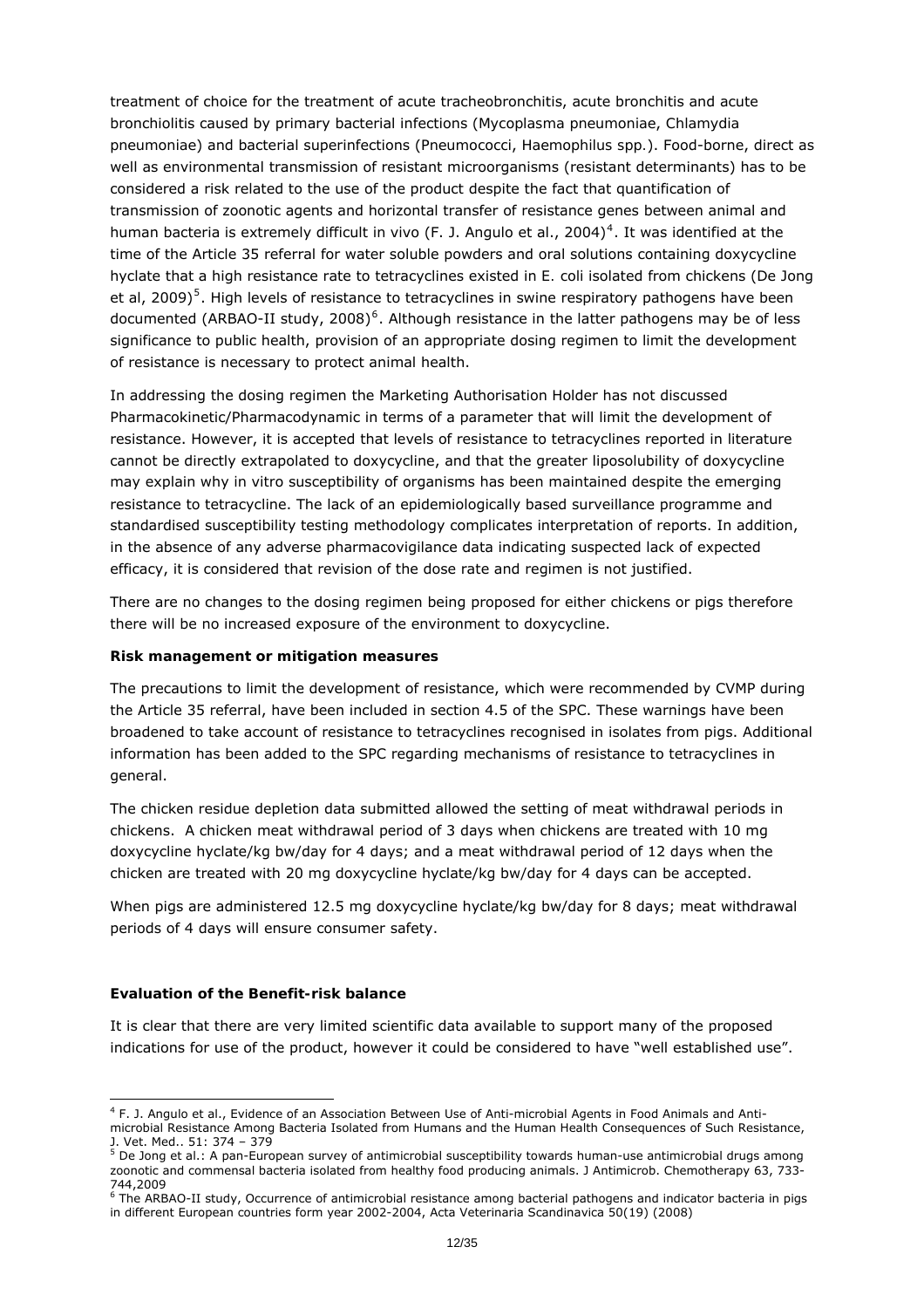In addition, no evidence from pharmacovigilance of serious risk has been demonstrated to be associated with the current dosing regimens for chickens or pigs and as such they can be maintained.

General warnings and advice relating to antimicrobial resistance have been strengthened.

The final conclusion for the benefit-risk balance for the use of the product remains positive.

# **Grounds for amendment of the summary of product characteristics, labelling and package leaflet**

Whereas:

- the CVMP considered that the scope of the referral was the harmonisation of the summary of products characteristics, labelling and package leaflet;
- the CVMP reviewed the summary of products characteristics, labelling and package leaflet proposed by the marketing authorisation holder and considered all the overall submitted data;

the CVMP recommends the variation of the Marketing Authorisations for which the Summary of Product Characteristics, labelling and package leaflet are set out in Annex III for Doxyfar 50 % and associated names *(see Annex I)*.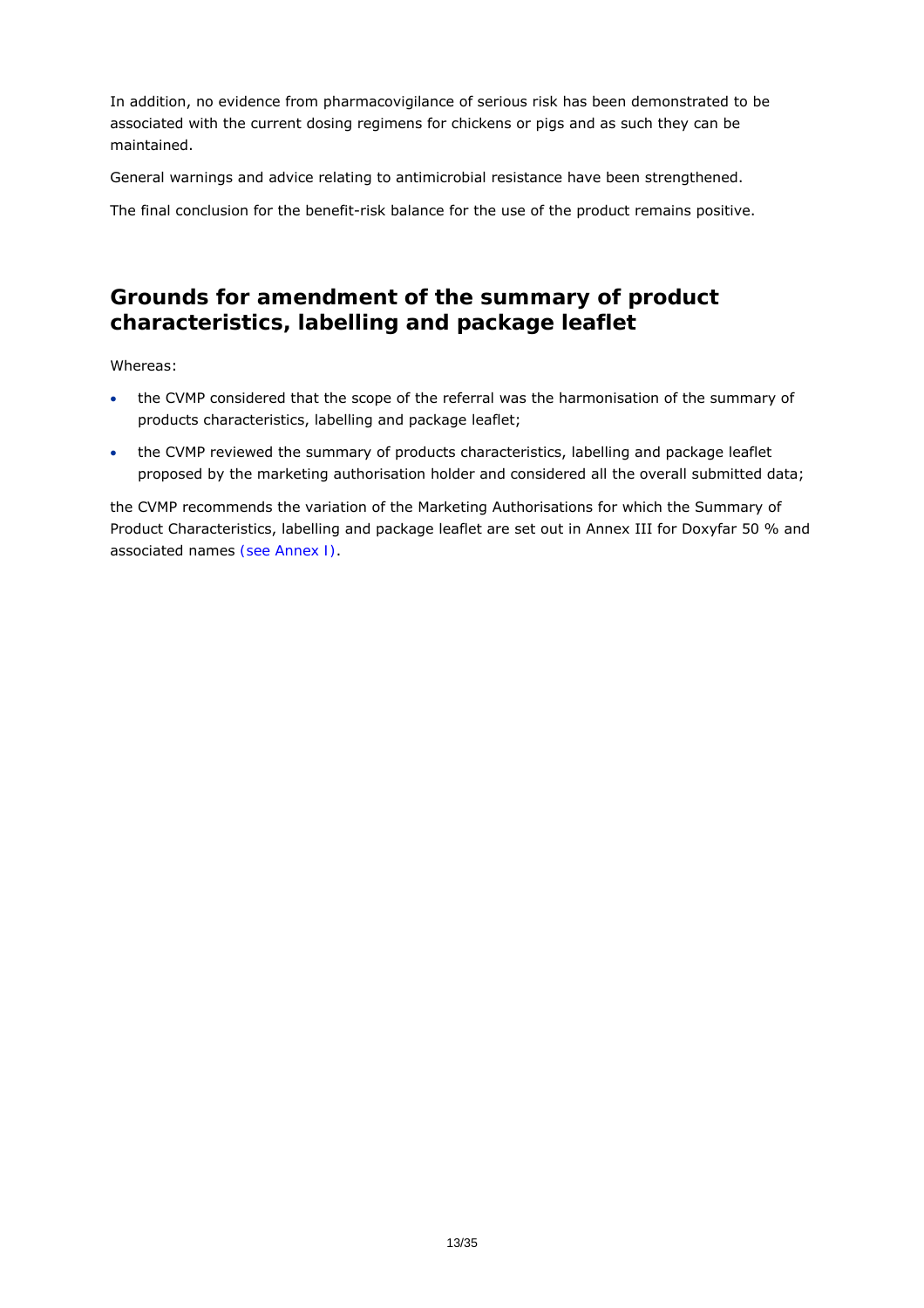**Annex III** 

**Summary of product characteristics, labelling and package leaflet**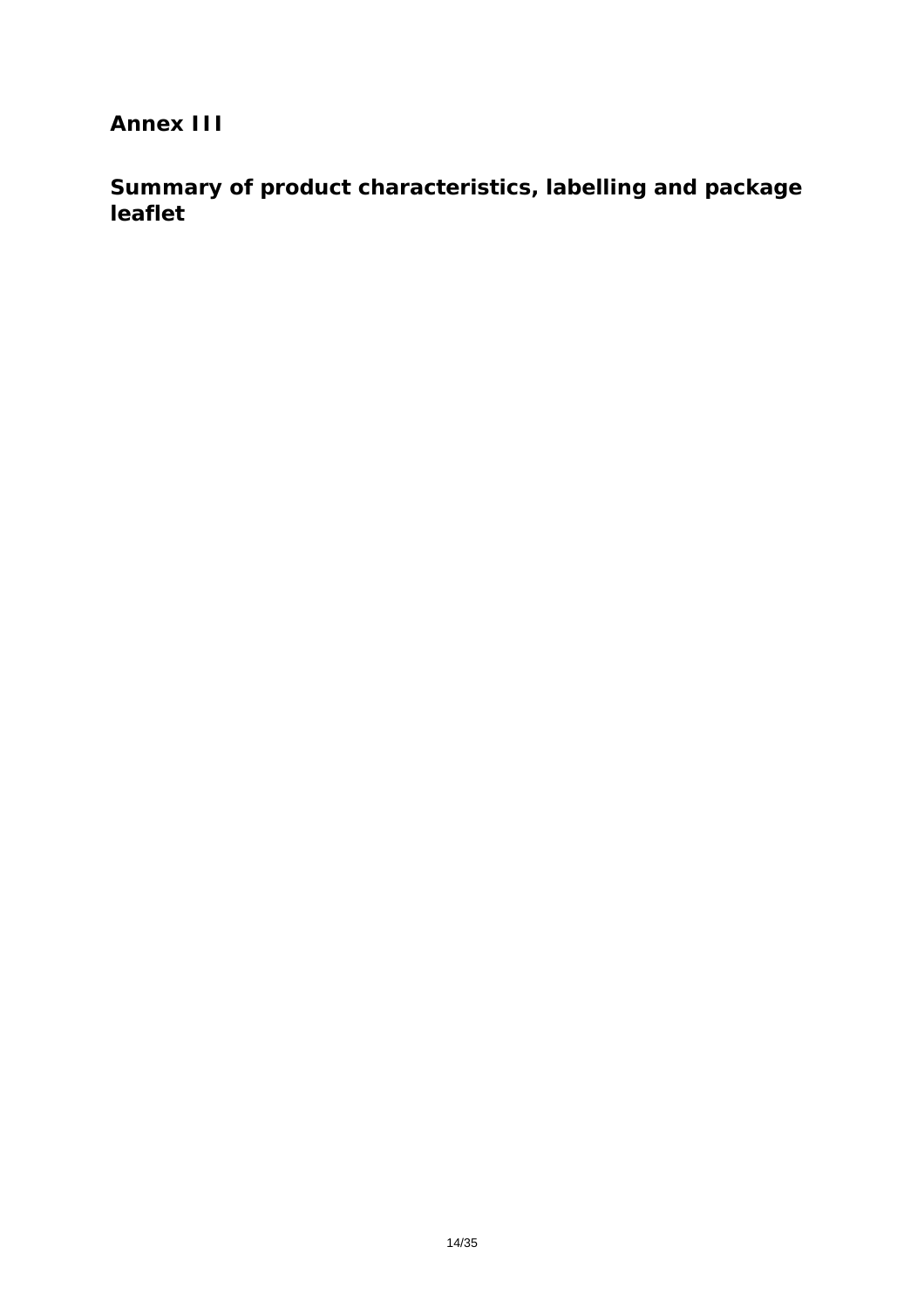# **1. NAME OF THE VETERINARY MEDICINAL PRODUCT**

Soludox 500 mg/g powder for use in drinking water for pigs and chickens *Soludox 433 mg/g powder for use in drinking water for pigs and chickens (France only)* 

# **2. QUALITATIVE AND QUANTITATIVE COMPOSITION**

1 gram of powder contains:

## **Active substance:**

Doxycycline hyclate 500 mg, corresponding to 433 mg doxycycline *France: Doxycycline 433 mg, corresponding to 500 mg doxycycline hyclate* 

**Excipients:**  For a full list of excipients, see section 6.1

# **3 PHARMACEUTICAL FORM**

Powder for use in drinking water Yellow crystalline powder

# **4 CLINICAL PARTICULARS**

## **4.1 Target species**

Pigs and chickens (broiler, pullet, breeder).

# **4.2 Indications for use, specifying the target species**

Pigs: For the treatment of the clinical signs associated with porcine respiratory disease caused by *Actinobacillus pleuropneumoniae, Pasteurella multocida*, and *Mycoplasma hyopneumoniae* susceptible to doxycycline.

Chickens: Where clinical disease is present in the flock, to reduce mortality, morbidity, and clinical signs and to reduce lesions due to Pasteurellosis caused by *Pasteurella multocida* or to reduce morbidity and lesions in respiratory infections caused by *Ornithobacterium rhinotracheale (ORT)*.

## **4.3 Contra-indications**

Do not use in case of hypersensitivity to the active substance or to any of excipients. Do not use in animals with an impaired liver function.

# **4.4 Special warning for each target species.**

None.

# **4.5 Special precautions for use**

## **Special precautions for use in animals**

Due to likely variability (time, geographical) in susceptibility of bacteria for doxycycline, especially susceptibility of *A. pleuropneumoniae* and *O. rhinotracheale* may differ from country to country and even farm to farm, bacteriological sampling and susceptibility testing are recommended. Use of the product should be based on culture and sensitivity of micro-organisms from diseased cases on farm. If this is not possible, therapy should be based on local (regional, farm level) epidemiological information about susceptibility of the target bacteria.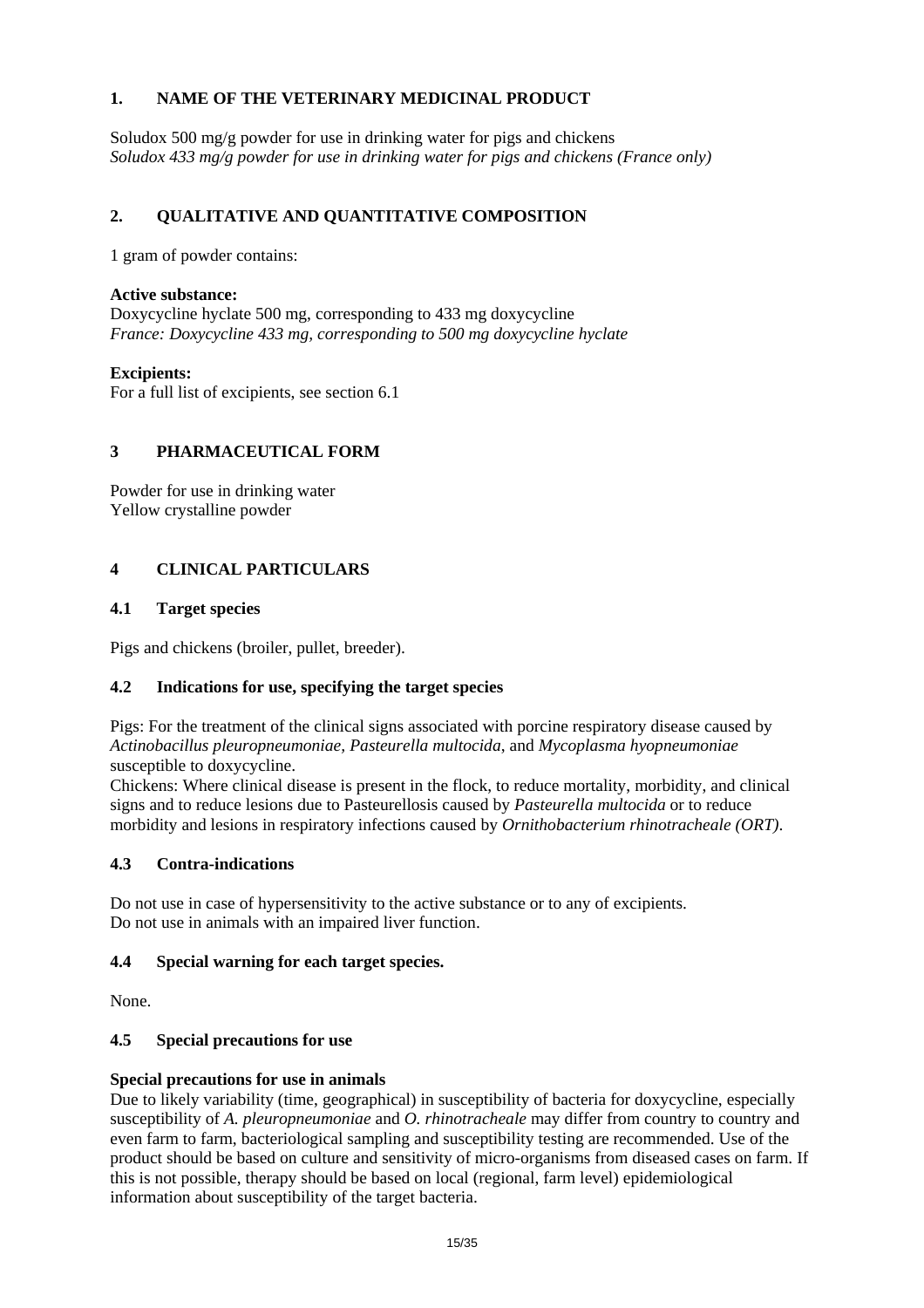As eradication of the target pathogens may not be achieved, medication should therefore be combined with good management practices, e.g. good hygiene, proper ventilation, no overstocking.

# **Special precautions to be taken by the person administering the veterinary medicinal product to animals**

If you know you are allergic to the tetracycline class of antibiotics, special care should be taken when handling this product or the medicated solution.

During preparation and administration of the medicated drinking water, skin contact with the product and inhalation of dust particles should be avoided. Wear impermeable gloves (e.g. rubber or latex) and an appropriate dust mask (e.g. disposable half-mask respirator conforming to European Standard EN149) when applying the product.

In the event of eye or skin contact, rinse the affected area with large amounts of clean water and if irritation occurs, seek medical attention. Wash hands and contaminated skin immediately after handling the product.

If you develop symptoms following exposure such as skin rash, you should seek medical advice and show this warning to the physician. Swelling of the face, lips or eyes, or difficulty with breathing are more serious symptoms and require urgent medical attention.

Do not smoke, eat or drink while handling the product.

Take measures to avoid producing dust when incorporating the product into water. Avoid direct contact with skin and eyes when handling the product to prevent sensitisation and contact dermatitis.

# **4.6 Adverse reactions (frequency and seriousness)**

Tetracyclines may - in very rare cases - induce photosensitivity and allergic reactions. If suspected adverse reactions occur, treatment should be discontinued. Inform your veterinary surgeon if adverse reactions occur that are not stated.

## **4.7 Use during pregnancy, lactation or lay**

Doxycycline has a low affinity for forming complexes with calcium and studies have demonstrated that doxycycline scarcely affects skeleton formation. No negative effects were observed in poultry after the administration of therapeutic doses of doxycycline.

In the absence of specific studies the use of the product is not recommended during pregnancy or lactation.

# **4.8 Interaction with other medicinal products and other forms of interaction**

Do not combine with antibiotics that are bacteriocidal e.g. penicillins or cephalosporins. Absorption of doxycycline can be decreased in the presence of high quantities of calcium, iron, magnesium or aluminium in the diet. Do not administered together with antacids, kaolin and iron preparations.

It is advised that the interval between the administration of other products containing polyvalent cations should be 1-2 hours because they limit the absorption of tetracyclines.

Doxycycline increases the action of anticoagulants.

The solubility of the product is pH dependent and will precipitate if mixed in alkaline solution. Do not store the drinking water in metallic containers.

## **4.9 Amounts to be administered and administration route**

Administration orally with the drinking water.

## The recommended dose in pigs is:

12.5 mg doxycycline hyclate (25 mg product) per kg body weight per day for 4 consecutive days. If no improvement in clinical signs is seen within this time, the diagnosis should be reviewed and treatment changed. In case of severe infections the medication period may be prolonged for a maximum of 8 consecutive days as determined by the attending veterinary surgeon.

The recommended dose in chickens is: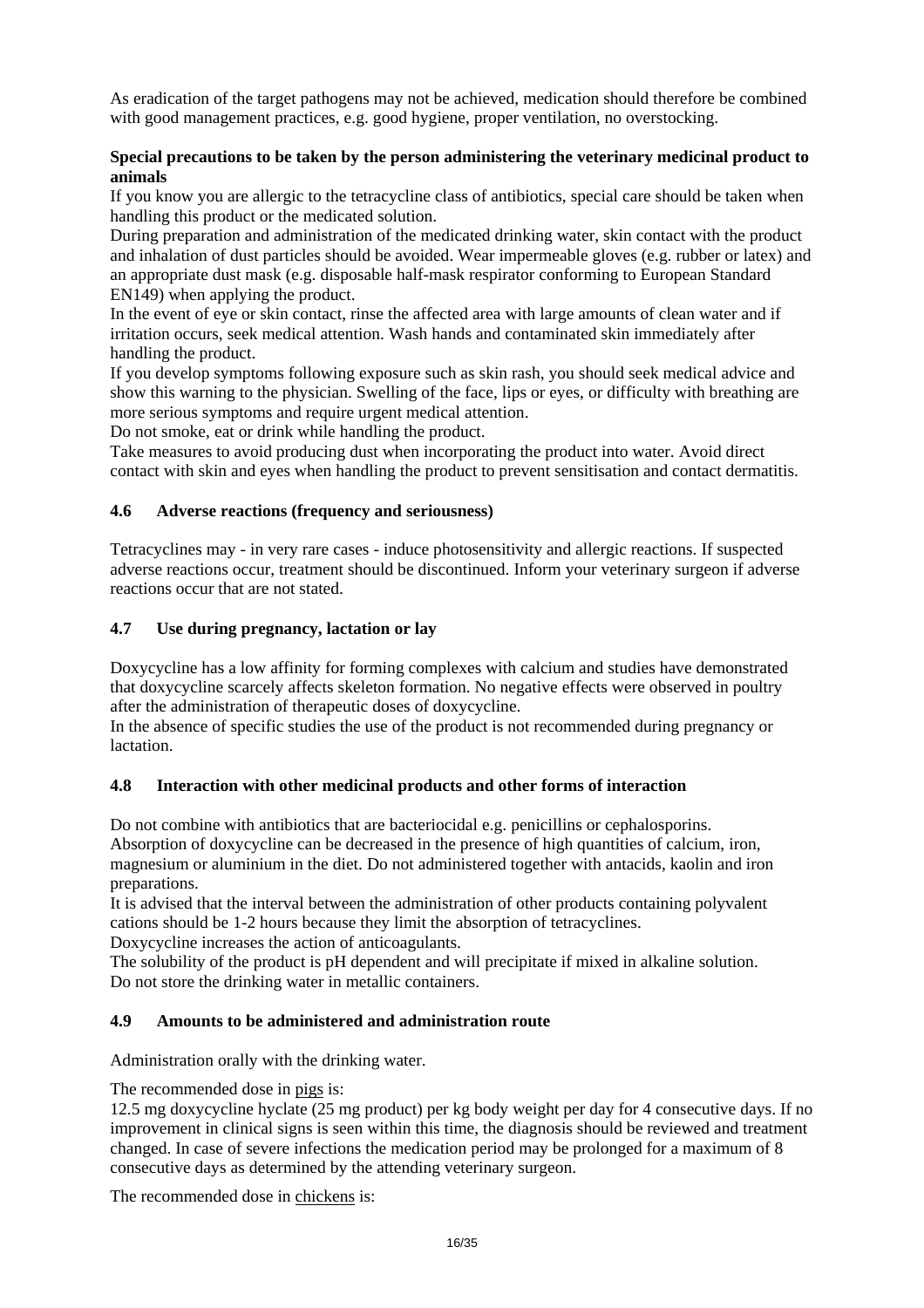10 mg doxycycline hyclate (20 mg product) per kg body weight per day for 3-4 consecutive days in case of infections caused by *P. multocida* and

20 mg doxycycline hyclate (40 mg product) per kg body weight per day for 3-4 consecutive days in case of infections caused by *O. rhinotracheale.* 

Based on the dose to be used, and the number and weight of the animals to be treated, the exact daily amount of product can be calculated. The following formula can be used to calculate the concentration of the product in drinking water:

| mg product / kg body weight / day | Mean body weight (kg) of<br>animals to be treated | $=$ mg product per $\Gamma$ |
|-----------------------------------|---------------------------------------------------|-----------------------------|
|                                   |                                                   | drinking water              |

## Mean daily water consumption (l) per animal

To ensure a correct dosage body weight should be determined as accurately as possible. The uptake of medicated drinking water depends on the clinical condition of the pigs/chickens. In order to obtain the correct dosage the concentration of doxycycline has to be adjusted accordingly. The use of suitably calibrated weighing equipment is recommended if part packs are used. The daily amount is to be added to the drinking water such that all medication will be consumed in 24 hours. Medicated drinking water should be refreshed or replaced every 24 hours. It is recommended to prepare a concentrated pre-solution - approximately 100 grams product per litre drinking water - and to dilute this further to therapeutic concentrations if required. Alternatively, the concentrated solution can be used in a proportional water medicator. Solubility of the product is pH dependent and it may precipitate if it is mixed in hard alkaline drinking water. Use at minimum concentrations of 200 mg powder per litre drinking water in areas with hard alkaline drinking water (hardness above 10.2 °d and pH more than 8.1). During the treatment period animals should not have access to other water sources than the medicated water.

# **4.10 Overdose (symptoms, emergency procedures, antidotes)**

Overdoses up to 1.6 times the label recommended dose resulted in no clinical signs that could be attributed to treatment. Poultry tolerate double overdoses of doxycycline (40 mg/kg body weight) without any clinical effect.

# **4.11 Withdrawal periods**

Pigs: - Meat and offal: 4 days

Chickens:

- Meat and offal: 3 days, following a dose rate of 10 mg/kg body weight for 4 days.
- Meat and offal: 12 days, following a dose rate of 20 mg/kg body weight for 4 days.
- Eggs: Not authorised for use in laying birds producing eggs for human consumption.

Do not use within 4 weeks of onset of the laying period

# **5. PHARMACOLOGICAL PROPERTIES**

Pharmacotherapeutic group: Antibacterial - Tetracycline. ATC vet code: QJ 01 AA 02

# **5.1 Pharmacodynamic properties**

Doxycycline belongs to the group of the tetracycline antibiotics. These antibiotics have a broad spectrum of antimicrobial activity, sharing the same basic structure of polycyclic naphthacenecarboxamide.

Doxycycline is primarily a bacteriostatic drug. It exerts its action by inhibiting the protein synthesis of the bacterial cell. Inhibition of bacterial protein synthesis results in disturbance of all functions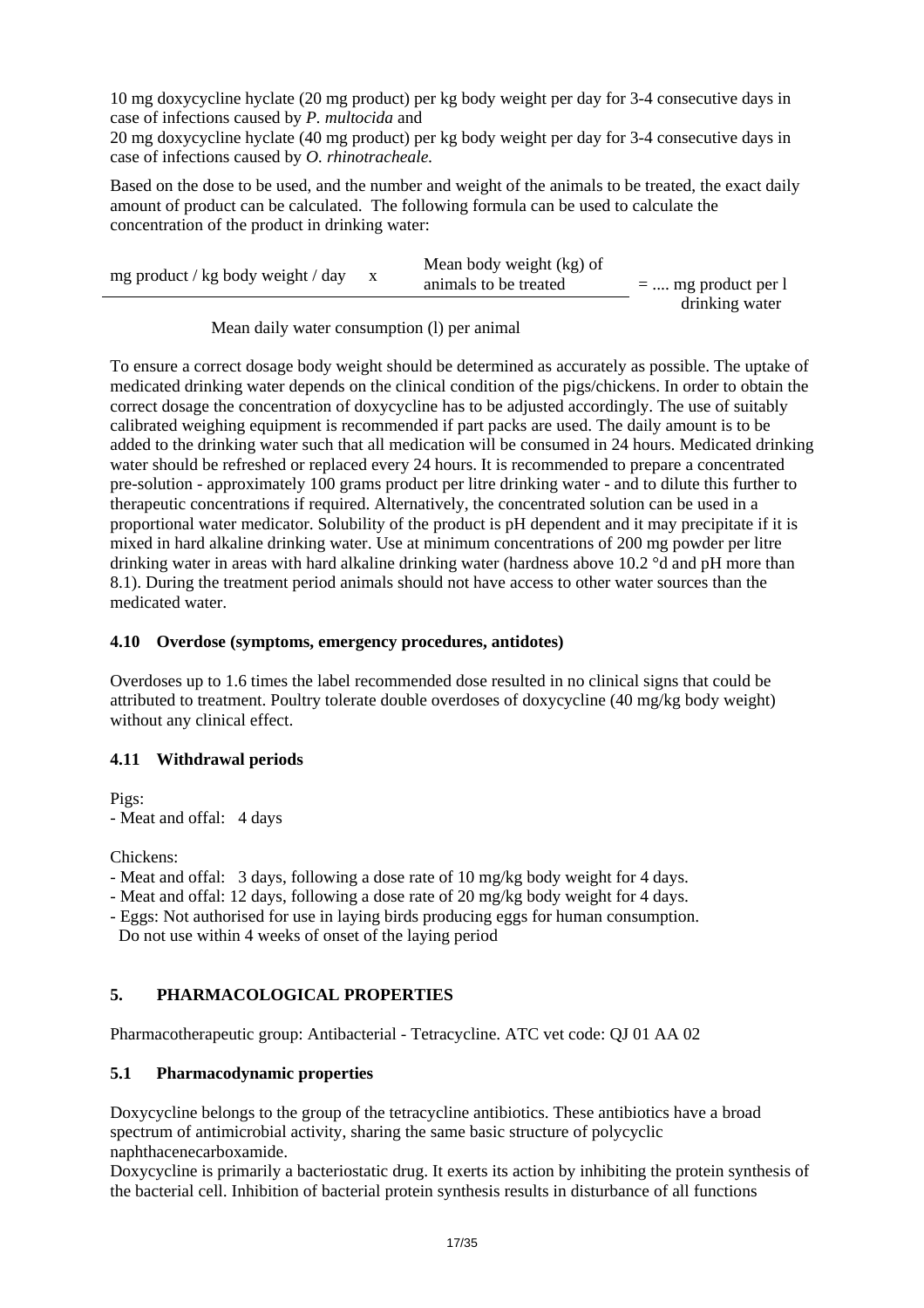necessary for the life of bacteria. Especially cell-division and the formation of the cell wall are impaired.

Doxycycline is a broad-spectrum antibiotic, active against a large number of Gram-positive and Gramnegative, aerobe and anaerobe micro-organisms, Mycoplasmata, Chlamydiae and Rickettsia.

For *Ornithobacterium* rhinotracheale results demonstrate a great variation from high to low susceptibility, depending on the geographical region where isolates came from.

In pig pathogens resistance against doxycycline may also vary; especially susceptibility figures of *A. pleuropneumoniae* may differ from country to country and even farm to farm.

Four resistance mechanisms acquired by microorganisms against tetracyclines in general have been reported: Decreased accumulation of tetracyclines (decreased permeability of the bacterial cell wall and active efflux), protein protection of the bacterial ribosome, enzymatic inactivation of the antibiotic and rRNA mutations (preventing the tetracycline binding to ribosome). Tetracycline resistance is usually acquired by means of plasmids or other mobile elements (e.g. conjugative transposones). Cross resistance between tetracyclines has also been described. Due to the greater liposolubility and greater facility to pass through cell membranes (in comparison to tetracycline), doxycycline retains a certain degree of efficacy against microorganisms with acquired resistance to tetracyclines.

# **5.2 Pharmacokinetic properties**

Doxycycline is absorbed in the stomach and the first part of the duodenum. Compared to the older tetracyclines the absorption of doxycycline is less affected by the presence of bivalent cations in food. Bioavailability in non-fasted pigs is approximately 21%.

Following oral administration at a dose of 12.8 mg/kg body weight, steady state concentrations during medication range between a C<sub>min</sub> of 0.40  $\mu$ g/ml in the early morning to a C<sub>max</sub> of 0.87  $\mu$ g/ml in the late afternoon in pigs.

Following administration of doxycycline hyclate at an actual dose of 21 mg/kg body weight to chickens mean plasma concentrations above 1  $\mu$ g/ml were reached within 6 hours and lasted for 6 hours after cessation of medication. From 24 h up to 96 h after start of treatment the doxycycline plasma concentrations exceeded 2 µg/ml. Following administration of doxycycline hyclate at an actual dose of 10 mg/kg body weight steady state plasma concentrations ranged from 0.75 to 0.93  $\mu$ g/g between 12 and 96 hours after start of medication.

Because doxycycline is highly lipid soluble, it has a good tissue penetration. Respiratory tract tissue: plasma ratios of 1.3 (healthy lungs), 1.9 (pneumonic lungs) and 2.3 (nasal mucosa) have been reported for doxycycline. Plasma protein binding is high (over 90%).

Doxycycline is scarcely metabolised. Doxycycline is primarily excreted with the faeces.

# **6. PHARMACEUTICAL PARTICULARS**

# **6.1 List of excipients**

Tartaric acid

# **6.2 Incompatibilities**

Solubility of doxycycline is pH dependent. Precipitation will occur in an alkaline solution. In the absence of compatibility studies, this product must not be mixed with other veterinary medicinal products.

# **6.3 Shelf life**

Shelf-life of the veterinary medicinal product as packaged for sale: 3 years

Shelf-life after first opening the immediate packaging: 9 months

Shelf-life after dilution or reconstitution according to directions: After reconstitution with water, any product remaining after 24 hours should be discarded.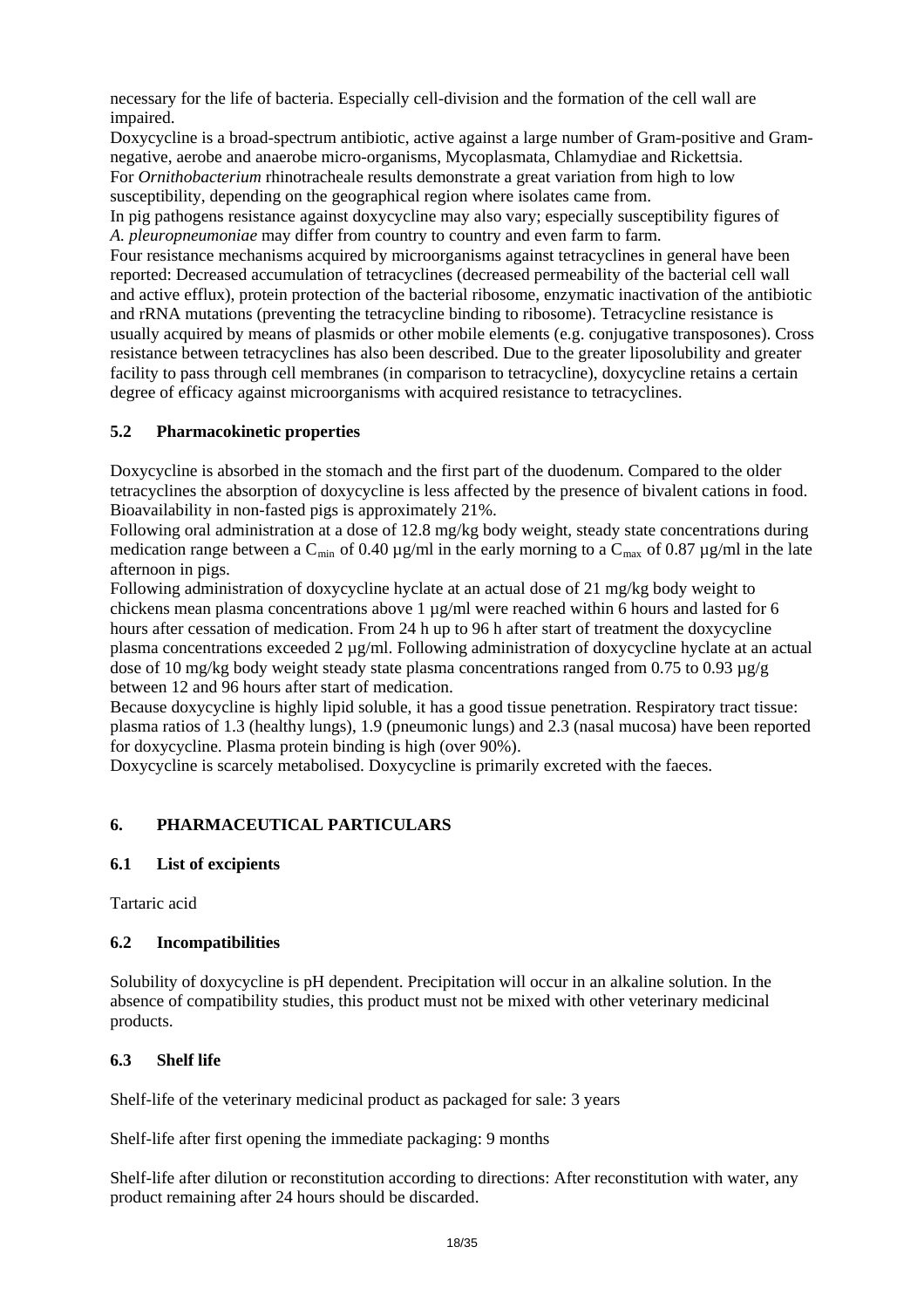# **6.4 Storage precautions**

This veterinary medicinal product does not require any special storage conditions. Keep the bag tightly closed after first opening in order to protect from moisture.

# **6.5 Nature and composition of immediate packaging**

Sachets of 100g, 250g, 500g and 1 kg and 10x 100g in a carton box. Formed from a polyester/polyethylene/aluminium/polyethylene or a polyester/ polyethylene/aluminium/ionomer laminate. Not all pack sizes may be marketed.

## **6.6 Special precautions for the disposal of unused veterinary medicinal product or waste materials derived from the use of such products**

Any unused veterinary medicinal product or waste materials derived from such veterinary medicinal products should be disposed of in accordance with local requirements.

# **7. MARKETING AUTHORISATION HOLDER**

*To be completed nationally* 

# **8. MARKETING AUTHORISATION NUMBER**

*To be completed nationally* 

# **9. DATE OF FIRST AUTHORISATION/RENEWAL OF THE AUTHORISATION**

*To be completed nationally* 

# **10. DATE OF REVISION OF THE TEXT**

*To be completed nationally* 

# **PROHIBITION OF SALE, SUPPLY AND/OR USE**

*To be completed nationally*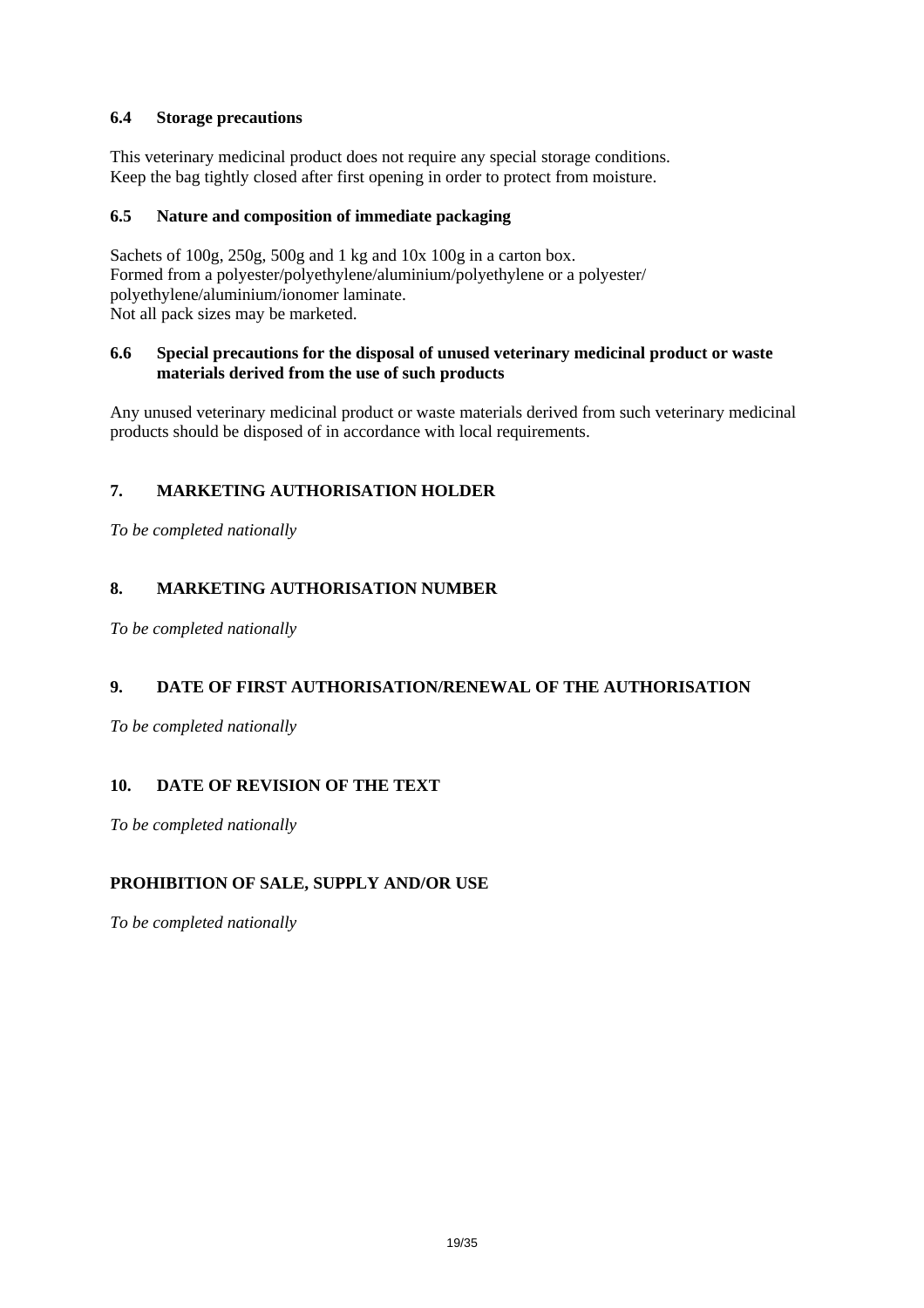# **LABEL TEXT SINGLE SACHETS/BAGS**

**1x 100g/250g/500g/1kg** 

**The full text will be printed on the single sachet/bag Format used is especially for this type of labelling**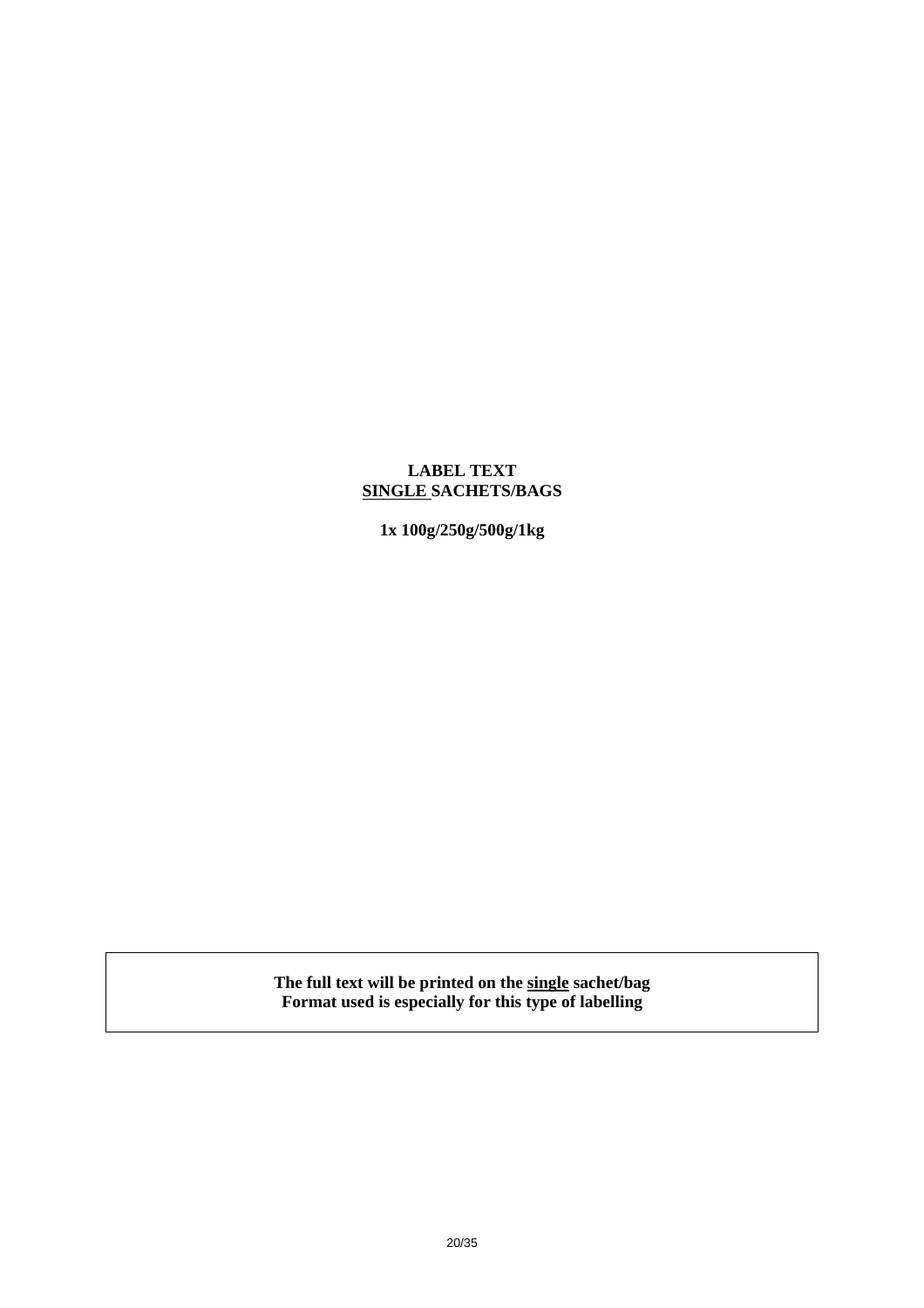## **PARTICULARS TO APPEAR ON THE OUTER PACKAGE = IMMEDIATE PACKAGE = LEAFLET**

# **1. NAME OF THE VETERINARY MEDICINAL PRODUCT**

Soludox 500 mg/g powder for use in drinking water for pigs and chickens Doxycycline hyclate *France only: Soludox 433 mg/g powder for use in drinking water for pigs and chickens Doxycycline* 

## **2. STATEMENT OF THE ACTIVE SUBSTANCE AND OTHER INGREDIENT**

| Composition per gram product |                                                    |  |  |  |  |  |  |
|------------------------------|----------------------------------------------------|--|--|--|--|--|--|
| Active Substance:            |                                                    |  |  |  |  |  |  |
| Doxycycline hyclate          | 500 mg corresponding to 433 mg doxycycline         |  |  |  |  |  |  |
| France: Doxycycline          | 433 mg corresponding to 500 mg doxycycline hyclate |  |  |  |  |  |  |
| Excipients                   |                                                    |  |  |  |  |  |  |
| Tartaric acid                | $500$ mg                                           |  |  |  |  |  |  |

# **3. PHARMACEUTICAL FORM**

Yellow powder for use in drinking water.

# **4. PACKAGE SIZE**

100 g *(250 g, 500 g, 1 kg)*

# **5. TARGET SPECIES**

Pigs and chickens (broiler, pullet, breeder).

# **6. INDICATION(S)**

Pigs: For the treatment of the clinical signs associated with porcine respiratory disease caused by *Actinobacillus pleuropneumoniae, Pasteurella multocida*, and *Mycoplasma hyopneumoniae* susceptible to doxycycline.

Chickens: Where clinical disease is present in the flock, to reduce mortality, morbidity, and clinical signs and to reduce lesions due to Pasteurellosis caused by *Pasteurella multocida* or to reduce morbidity and lesions in respiratory infections caused by *Ornithobacterium rhinotracheale (ORT)*.

# **7. CONTRAINDICATIONS**

Do not use in case of hypersensitivity to the active substance or to any of excipients. Do not use in animals with an impaired liver function.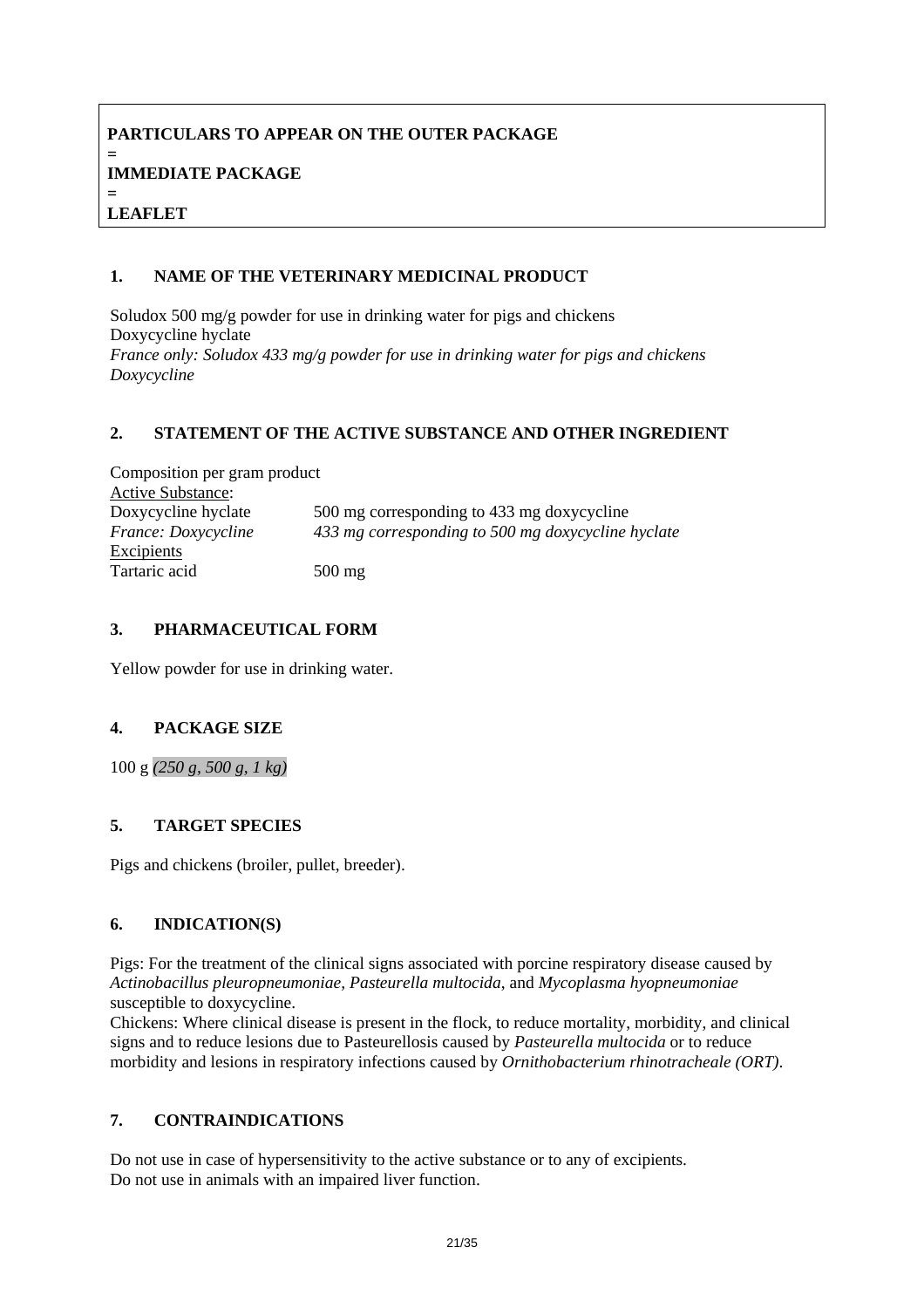## **8. ADVERSE REACTIONS**

Tetracyclines may - in very rare cases - induce photosensitivity and allergic reactions. If suspected adverse reactions occur, treatment should be discontinued. If you notice any serious effects or other effects not mentioned in this product information, please inform your veterinary surgeon or pharmacist.

## **9. DOSAGE FOR EACH SPECIES, ROUTE(S) AND METHOD OF ADMINISTRATION**

Administration orally with the drinking water.

The recommended dose in pigs is:

12.5 mg doxycycline hyclate (25 mg product) per kg body weight per day for 4 consecutive days. If no improvement in clinical signs is seen within this time, the diagnosis should be reviewed and treatment changed. In case of severe infections the medication period may be prolonged for a maximum of 8 consecutive days as determined by the attending veterinary surgeon.

The recommended dose in chickens is:

10 mg doxycycline hyclate (20 mg product) per kg body weight per day for 3-4 consecutive days in case of infections caused by *P. multocida* and

20 mg doxycycline hyclate (40 mg product) per kg body weight per day for 3-4 consecutive days in case of infections caused by *O. rhinotracheale*

Based on the dose to be used, and the number and weight of the animals to be treated, the exact daily amount of product can be calculated. The following formula can be used to calculate the concentration of the product in drinking water:

| mg product / kg body weight / day | Mean body weight (kg) of<br>animals to be treated | $=$ mg product per l |
|-----------------------------------|---------------------------------------------------|----------------------|
|                                   |                                                   | drinking water       |

Mean daily water consumption (l) per animal

To ensure a correct dosage body weight should be determined as accurately as possible. The uptake of medicated drinking water depends on the clinical condition of the pigs/chickens. In order to obtain the correct dosage the concentration of doxycycline has to be adjusted accordingly. The use of suitably calibrated weighing equipment is recommended if part packs are used. The daily amount is to be added to the drinking water such that all medication will be consumed in 24 hours. Medicated drinking water should be refreshed or replaced every 24 hours. It is recommended to prepare a concentrated pre-solution - approximately 100 grams product per litre drinking water - and to dilute this further to therapeutic concentrations if required. Alternatively, the concentrated solution can be used in a proportional water medicator. Solubility of the product is pH dependent and it may precipitate if it is mixed in hard alkaline drinking water. Use at minimum concentrations of 200 mg powder per litre drinking water in areas with hard alkaline drinking water (hardness above 10.2 °d and pH more than 8.1). During the treatment period animals should not have access to other water sources than the medicated water.

# **10. WITHDRAWAL PERIODS**

Pigs:

- Meat and offal: 4 days

Chickens:

- Meat and offal: 3 days, following a dose rate of 10 mg/kg body weight for 4 days.

- Meat and offal: 12 days, following a dose rate of 20 mg/kg body weight for 4 days.

- Eggs: Not authorised for use in laying birds producing eggs for human consumption.

Do not use within 4 weeks of onset of the laying period.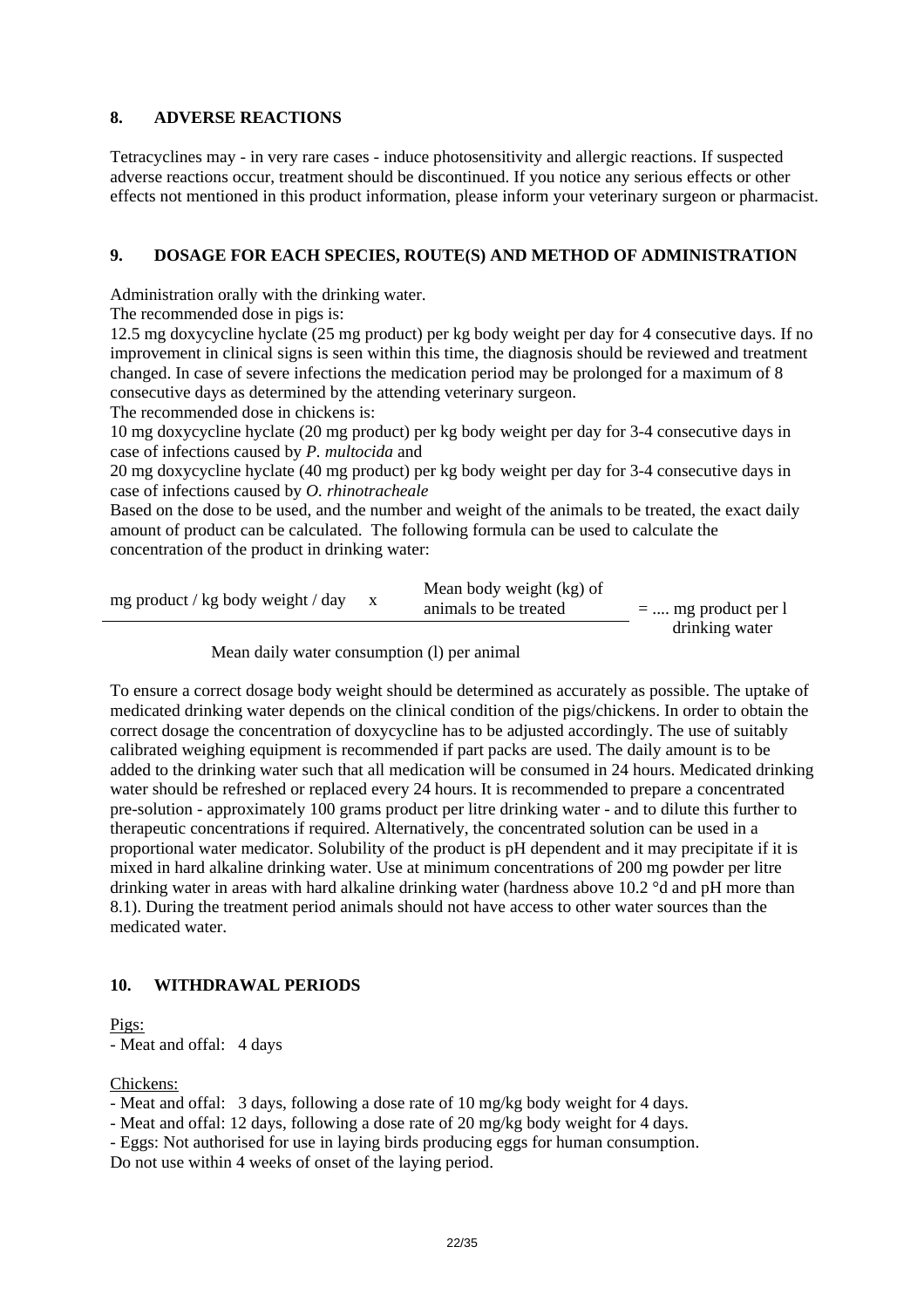## **11. SPECIAL WARNINGS**

## **Special precautions for use in animals**

Due to likely variability (time, geographical) in susceptibility of bacteria for doxycycline, especially susceptibility of *A. pleuropneumoniae* and *O. rhinotracheale* may differ from country to country and even farm to farm, bacteriological sampling and susceptibility testing are recommended. Use of the product should be based on culture and sensitivity of micro-organisms from diseased cases on farm. If this is not possible, therapy should be based on local (regional, farm level) epidemiological information about susceptibility of the target bacteria.

As eradication of the target pathogens may not be achieved, medication should therefore be combined with good management practices, e.g. good hygiene, proper ventilation, no overstocking.

## **User warnings**

If you know you are allergic to the tetracycline class of antibiotics, special care should be taken when handling this product or the medicated solution.

During preparation and administration of the medicated drinking water, skin contact with the product and inhalation of dust particles should be avoided. Wear impermeable gloves (e.g. rubber or latex) and an appropriate dust mask (e.g. disposable half-mask respirator conforming to European Standard EN149) when applying the product.

In the event of eye or skin contact, rinse the affected area with large amounts of clean water and if irritation occurs, seek medical attention. Wash hands and contaminated skin immediately after handling the product.

If you develop symptoms following exposure such as skin rash, you should seek medical advice and show this warning to the physician. Swelling of the face, lips or eyes, or difficulty with breathing are more serious symptoms and require urgent medical attention.

Do not smoke, eat or drink while handling the product.

Take measures to avoid producing dust when incorporating the product into water. Avoid direct contact with skin and eyes when handling the product to prevent sensitisation and contact dermatitis.

## **Use during pregnancy or lactation**

Doxycycline has a low affinity for forming complexes with calcium and studies have demonstrated that doxycycline scarcely affects skeleton formation. No negative effects were observed in poultry after the administration of therapeutic doses of doxycycline.

In the absence of specific studies the use of the product is not recommended during pregnancy or lactation.

## **Interactions with other medicinal products and other forms of interaction**

Do not combine with antibiotics that are bactericidal like penicillins or cephalosporins. Absorption of doxycycline can be decreased in the presence of high quantities of calcium, iron, magnesium or aluminium in the diet. Do not administered together with antacids, kaolin and iron preparations.

It is advised that the interval between the administration of other products containing polyvalent cations should be 1-2 hours because they limit the absorption of tetracyclines.

Doxycycline increases the action of anticoagulants.

The solubility of the product is pH dependent and will precipitate if mixed in alkaline solution. Do not store the drinking water in metallic containers.

In the absence of compatibility studies, this product must not be mixed with other veterinary medicinal products.

# **12. EXPIRY DATE**

EXP {month/year}; Do not use after the expiry date stated on the label after EXP.

# **13. SPECIAL STORAGE PRECAUTIONS**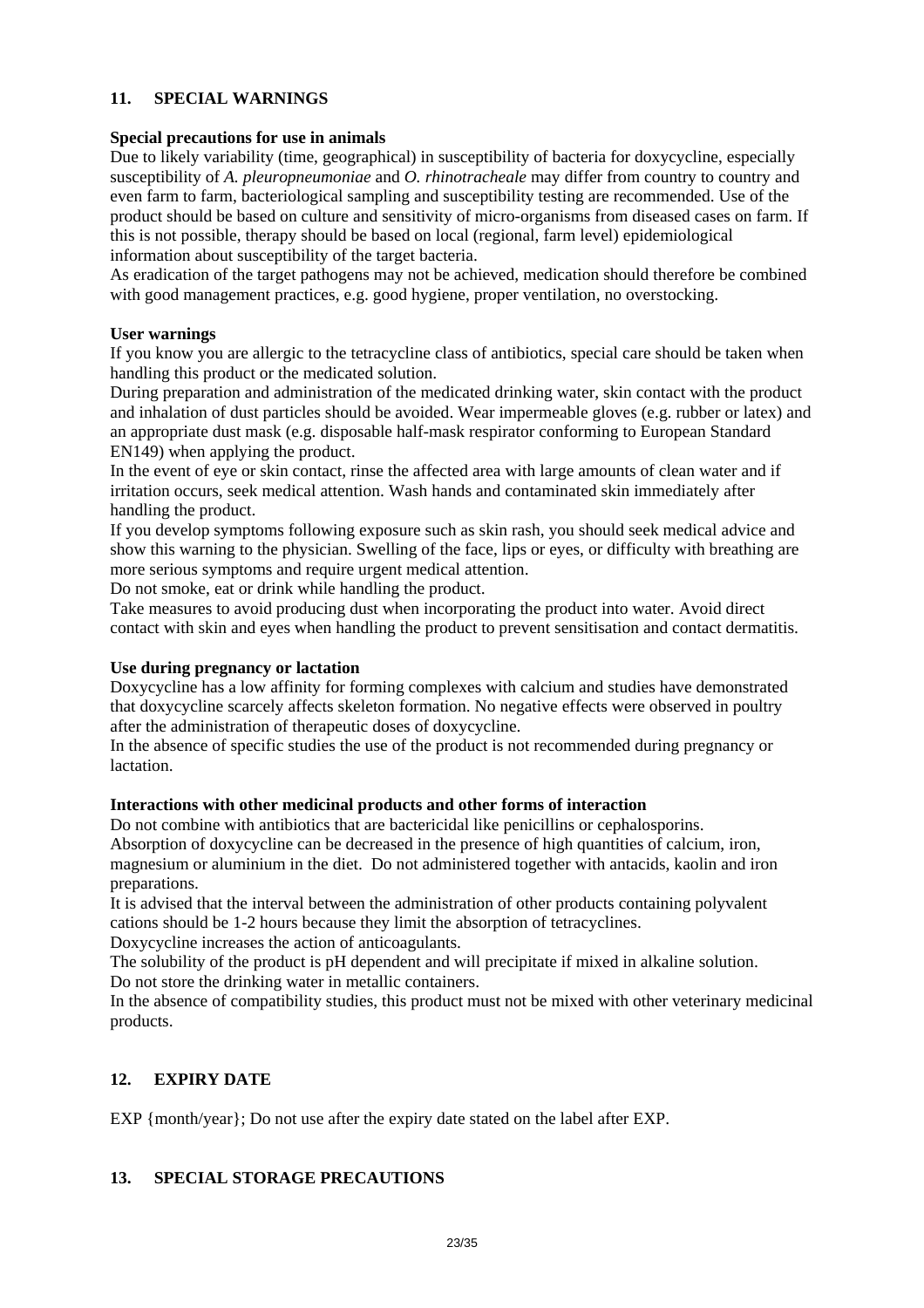This veterinary medicinal product does not require any special storage conditions. Keep the bag tightly closed after first opening in order to protect from moisture. Shelf-life after first opening the packaging: 9 months. Shelf-life after dilution or reconstitution according to directions: After reconstitution with water any product remaining after 24 hours should be discarded.

# **14. SPECIAL PRECAUTIONS FOR THE DISPOSAL OF UNUSED PRODUCT OR WASTE MATERIALS, IF ANY**

Any unused veterinary medicinal product or waste material derived from such veterinary medicinal product should be disposed of in accordance with local requirements.

## **15. THE WORDS "FOR ANIMAL TREATMENT ONLY" AND CONDITIONS OR RESTRICTIONS REGARDING SUPPLY AND USE, if applicable**

For animal treatment only. *Prescription only medicine - To be completed nationally.* 

# **16. THE WORDS "KEEP OUT OF THE REACH AND SIGHT OF CHILDREN"**

Keep out of the reach and sight of children.

## **17. NAME AND ADDRESS OF THE MARKETING AUTHORISATION HOLDER AND OF THE MANUFACTURING AUTHORISATION HOLDER RESPONSIBLE FOR BATCH RELEASE, IF DIFFERENT**

*To be completed nationally* 

# **18. MARKETING AUTHORISATION NUMBER(S)**

*To be completed nationally*

# **19. MANUFACTURER'S BATCH NUMBER**

Lot {number}

# **20. DATE ON WHICH THE TEXT WAS LAST APPROVED**

*To be completed nationally*

## **21. OTHER INFORMATION**

Pack sizes: 100g, 10x 100g, 250g, 500g and 1 kg Not all pack sizes may be marketed.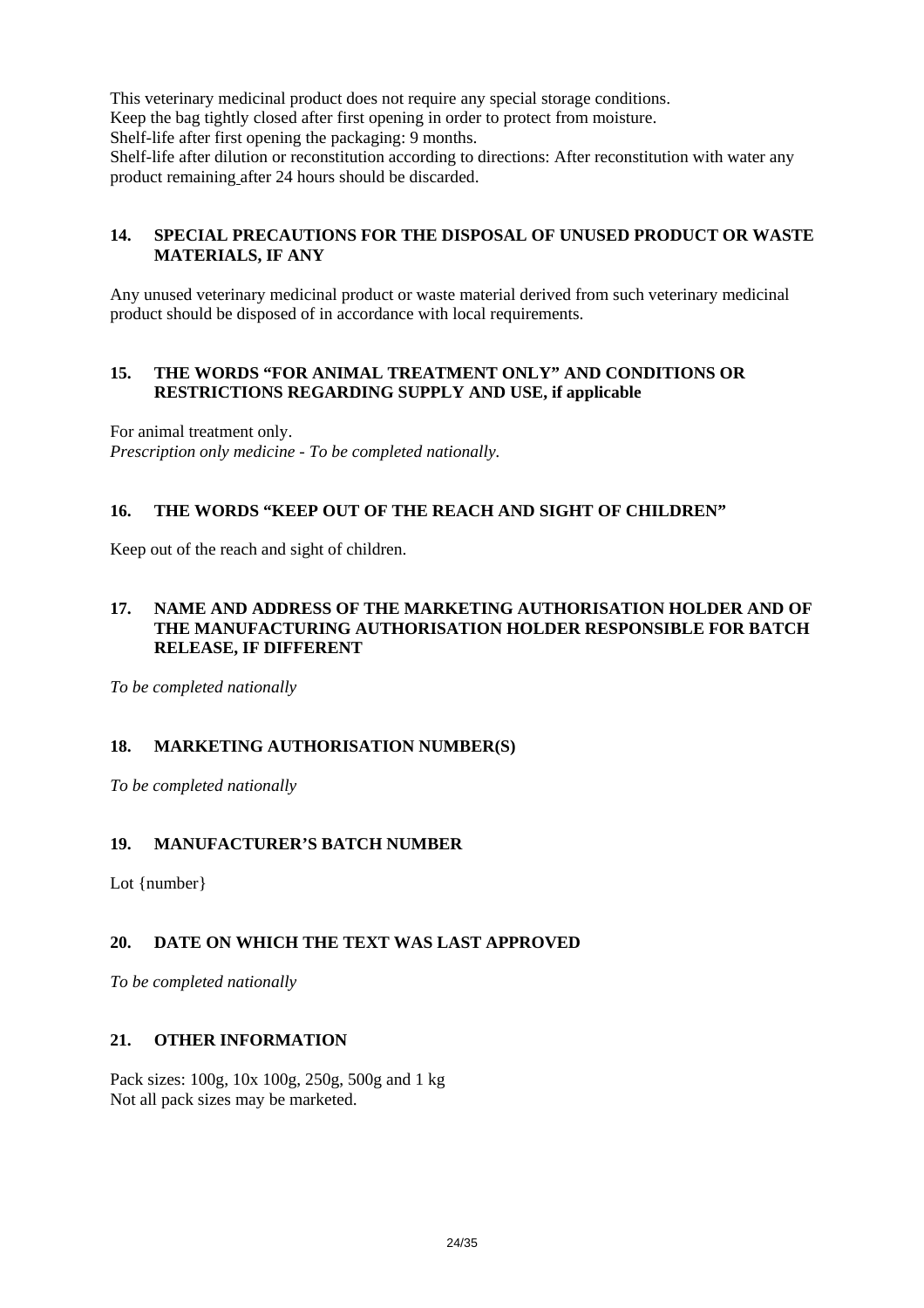**LABELLING 10 x 100 g** 

**Carton box for the 10x100 grams Alufoil sachets with label for 100 gram sachets and leaflet**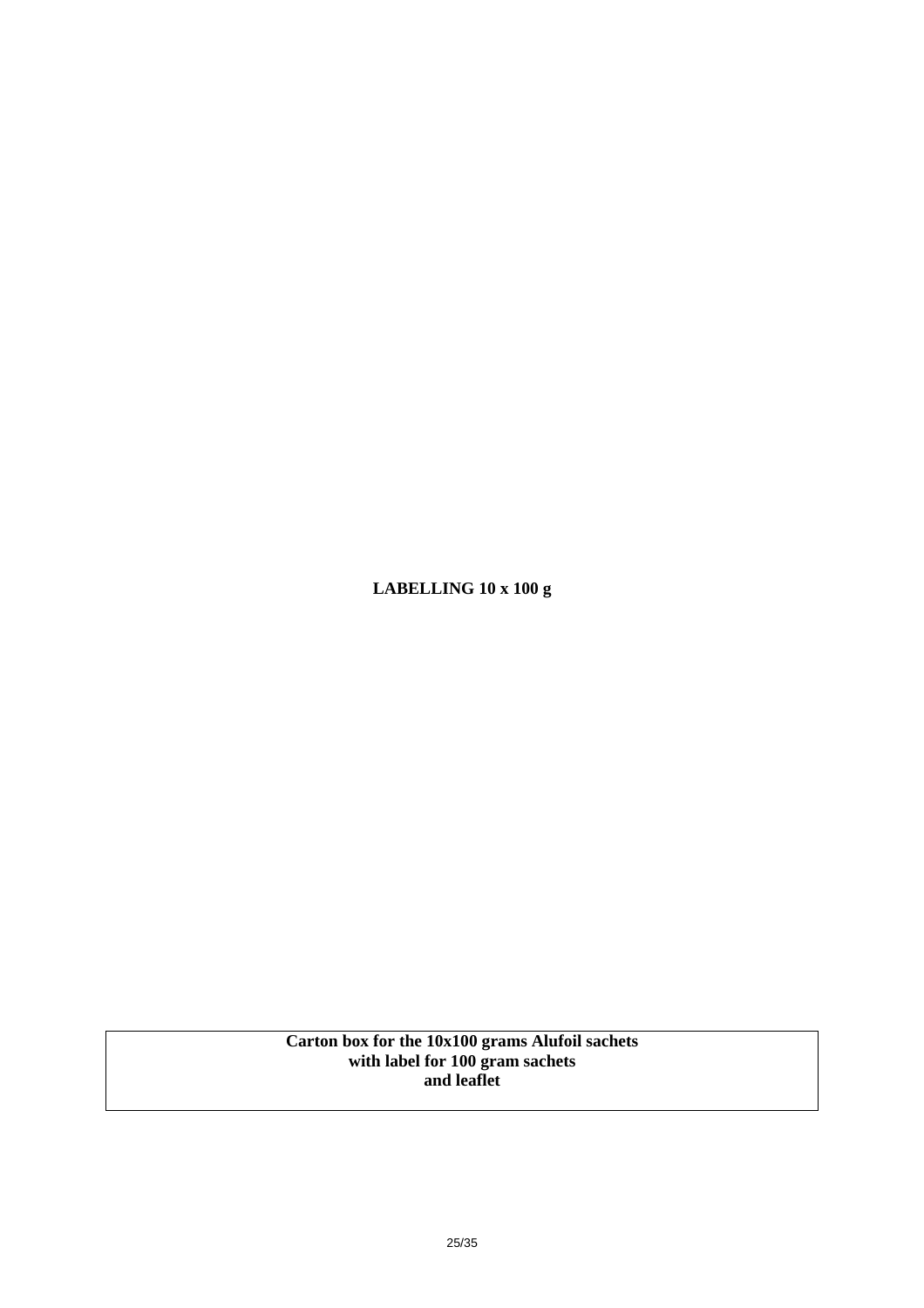# **PARTICULARS TO APPEAR ON THE OUTER PACKAGE**

# **CARTON 10 X 100 GRAM only**

## **1. NAME OF THE VETERINARY MEDICINAL PRODUCT**

Soludox 500 mg/g powder for use in drinking water for pigs and chickens Doxycycline hyclate *France only: Soludox 433 mg/g powder for use in drinking water for pigs and chickens Doxycycline* 

## **2. STATEMENT OF ACTIVE AND OTHER SUBSTANCES**

Composition per gram product: Active Substance: Doxycycline hyclate *France: Doxycycline*  Excipients Tartaric acid

500 mg corresponding to 433 mg doxycycline *433 mg corresponding to 500 mg doxycycline hyclate* 

500 mg

# **3. PHARMACEUTICAL FORM**

Yellow powder for use in drinking water.

## **4. PACKAGE SIZE**

10x100 gram

## **5. TARGET SPECIES**

Pigs and chickens (broiler, pullet, breeder).

# **6. INDICATION(S)**

Pigs: For the treatment of the clinical signs associated with porcine respiratory disease caused by *Actinobacillus pleuropneumoniae, Pasteurella multocida*, and *Mycoplasma hyopneumoniae* susceptible to doxycycline.

Chickens: Where clinical disease is present in the flock, to reduce mortality, morbidity, and clinical signs and to reduce lesions due to Pasteurellosis caused by *Pasteurella multocida* or to reduce morbidity and lesions in respiratory infections caused by *Ornithobacterium rhinotracheale (ORT)*.

## **7. METHOD AND ROUTE(S) OF ADMINISTRATION**

To be administered orally in the drinking water.

# **8. WITHDRAWAL PERIOD**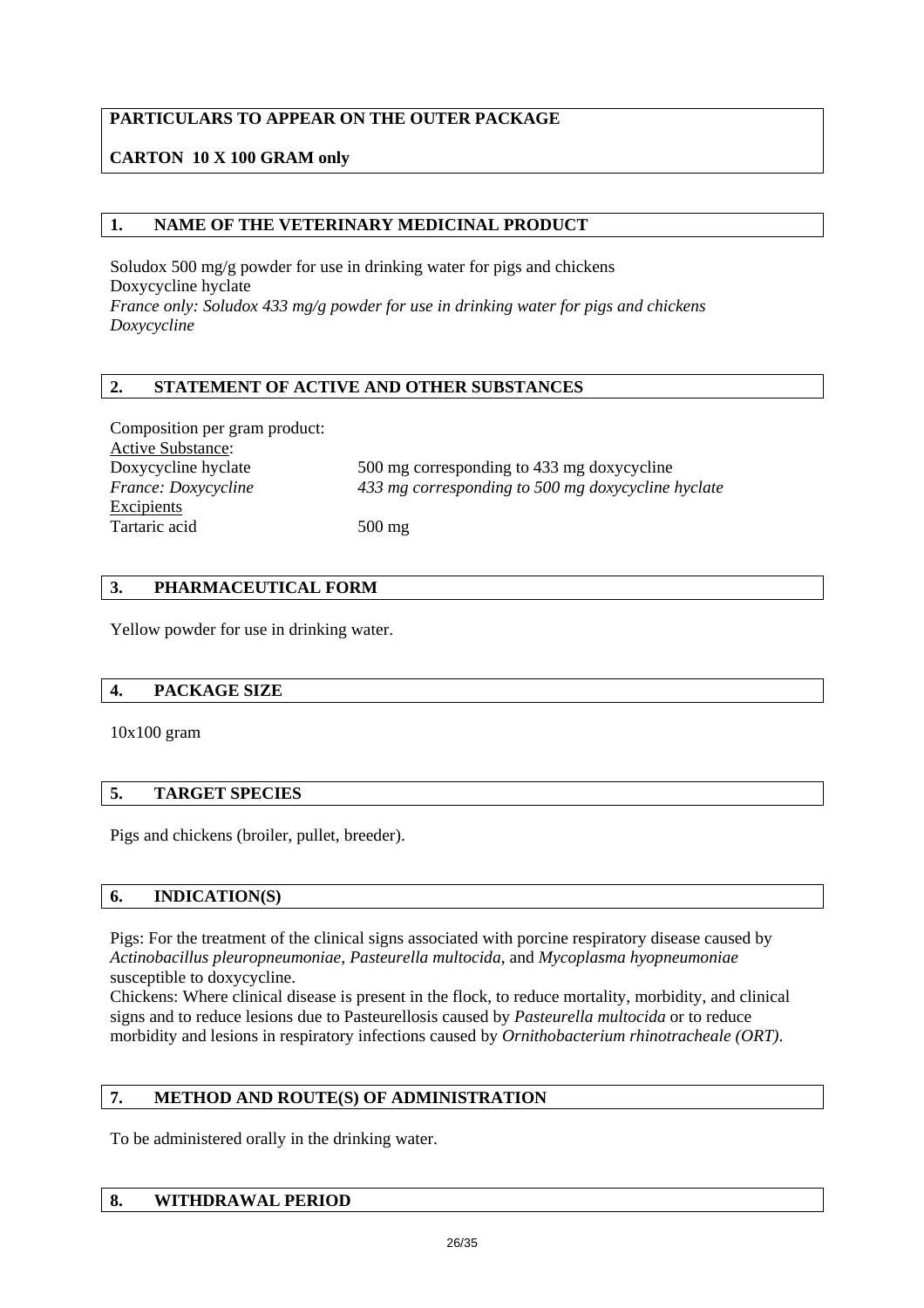Pigs: - Meat and offal: 4 days

Chickens:

- Meat and offal: 3 days, following a dose rate of 10 mg/kg body weight for 4 days.

- Meat and offal: 12 days, following a dose rate of 20 mg/kg body weight for 4 days.

- Eggs: Not authorised for use in laying birds producing eggs for human consumption.

Do not use within 4 weeks of onset of the laying period.

# **9. SPECIAL WARNING(S), IF NECESSARY**

## **Special precautions for use in animals**

Read the package leaflet before use.

## **User Warnings**

Read the package leaflet before use.

## **10. EXPIRY DATE**

EXP {month/year}; Do not use after the expiry date stated on the label after EXP.

# **11. SPECIAL STORAGE CONDITIONS**

This veterinary medicinal product does not require any special storage conditions.

## **12. SPECIAL PRECAUTIONS FOR THE DISPOSAL OF UNUSED PRODUCTS OR WASTE MATERIALS, IF ANY**

Any unused veterinary medicinal product or waste material derived from such veterinary medicinal product should be disposed of in accordance with local requirements.

## **13. THE WORDS "FOR ANIMAL TREATMENT ONLY" AND CONDITIONS OR RESTRICTIONS REGARDING SUPPLY AND USE, if applicable**

For animal treatment only. Prescription only medicine *(or similar wording, national issue)*

# **14. THE WORDS "KEEP OUT OF THE REACH AND SIGHT OF CHILDREN"**

Keep out of the reach and sight of children.

# **15. NAME AND ADDRESS OF THE MARKETING AUTHORISATION HOLDER**

*To be completed nationally*

# **16. MARKETING AUTHORISATION NUMBER(S)**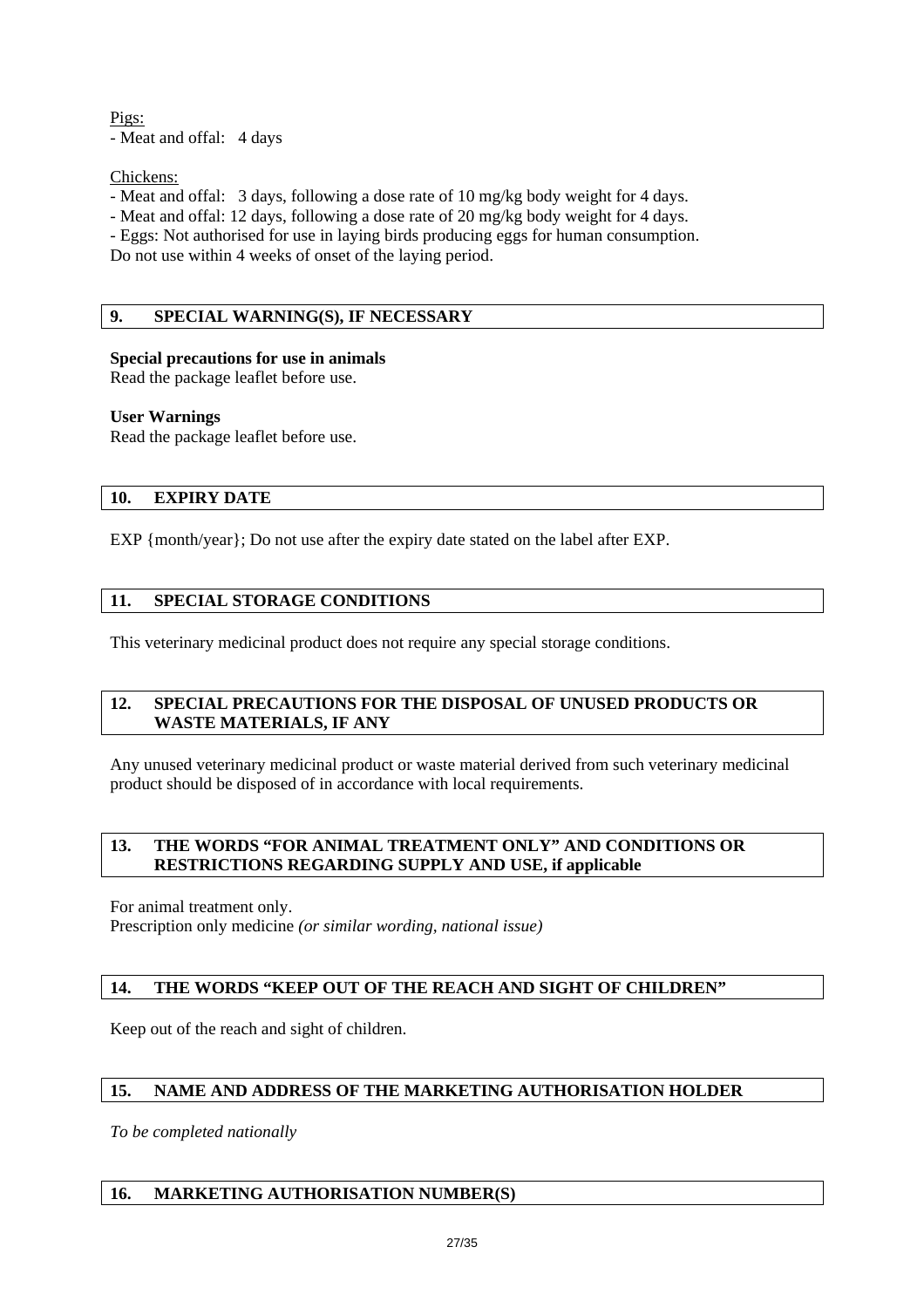*To be completed nationally*

# **17. MANUFACTURER'S BATCH NUMBER**

Lot{number}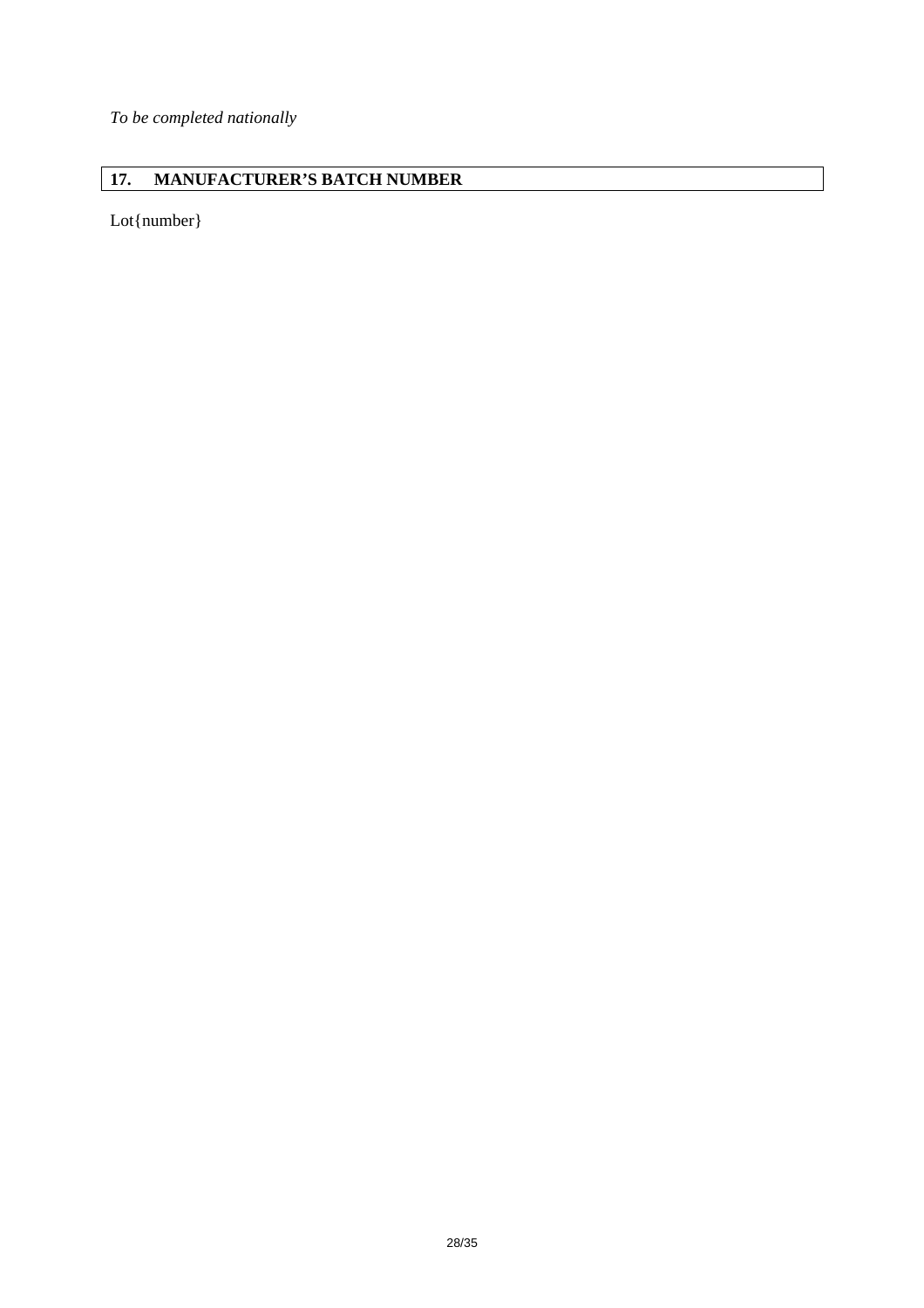# **PARTICULARS TO APPEAR ON THE IMMEDIATE PACKAGE**

# **Aluminium Foil Sachet 100g (packed per 10)**

# **1. NAME OF THE VETERINARY MEDICINAL PRODUCT**

Soludox 500 mg/g powder for use in drinking water for pigs and chickens Doxycycline hyclate *France only: Soludox 433 mg/g powder for use in drinking water for pigs and chickens Doxycycline* 

# **2. STATEMENT OF ACTIVE AND OTHER SUBSTANCES**

Composition per gram product: Active Substance: Doxycycline hyclate *France: Doxycycline*  Excipients Tartaric acid

500 mg corresponding to 433 mg doxycycline *433 mg corresponding to 500 mg doxycycline hyclate* 

500 mg

# **3. PHARMACEUTICAL FORM**

Yellow crystalline powder for use in drinking water.

## **4. PACKAGE SIZE**

100 gram

# **5. TARGET SPECIES**

Pigs and chickens (broiler, pullet, breeder).

# **6. INDICATION(S)**

Pigs: For the treatment of the clinical signs associated with porcine respiratory disease caused by *Actinobacillus pleuropneumoniae, Pasteurella multocida*, and *Mycoplasma hyopneumoniae* susceptible to doxycycline.

Chickens: Where clinical disease is present in the flock, to reduce mortality, morbidity, and clinical signs and to reduce lesions due to Pasteurellosis caused by *Pasteurella multocida* or to reduce morbidity and lesions in respiratory infections caused by *Ornithobacterium rhinotracheale (ORT)*.

# **7. METHOD AND ROUTE(S) OF ADMINISTRATION**

To be administered orally in the drinking water.

# **8. WITHDRAWAL PERIOD**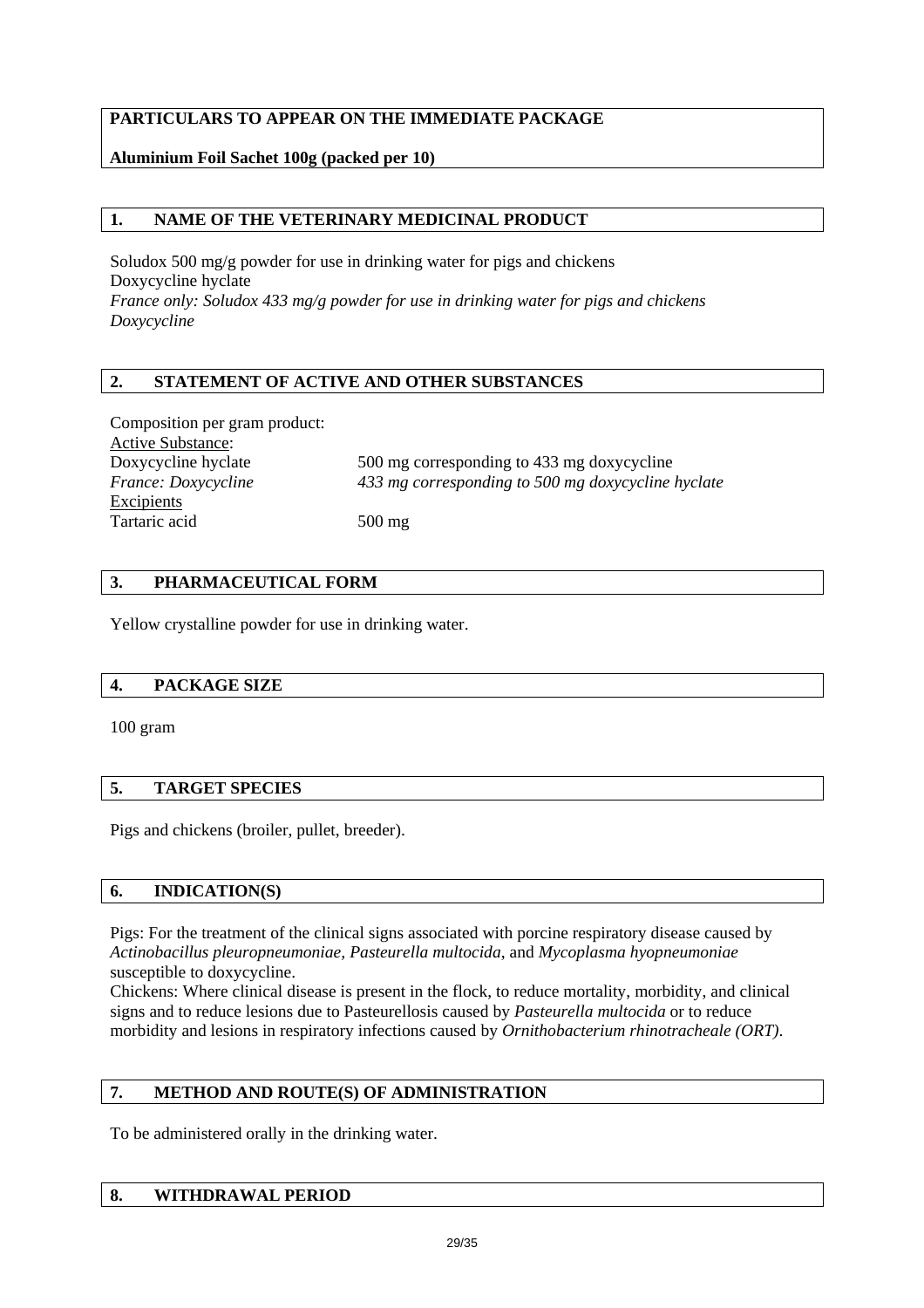Pigs: - Meat and offal: 4 days

Chickens:

- Meat and offal: 3 days, following a dose rate of 10 mg/kg body weight for 4 days.

- Meat and offal: 12 days, following a dose rate of 20 mg/kg body weight for 4 days.

- Eggs: Not authorised for use in laying birds producing eggs for human consumption.

Do not use within 4 weeks of onset of the laying period.

# **9. SPECIAL WARNING(S), IF NECESSARY**

## **Special precautions for use in animals**

Read the package leaflet before use.

## **User Warnings:**

Read the package leaflet before use.

## **10. EXPIRY DATE**

EXP {month/year}; Do not use after the expiry date stated on the label after EXP.

# **11. SPECIAL STORAGE CONDITIONS**

This veterinary medicinal product does not require any special storage conditions.

## **12. SPECIAL PRECAUTIONS FOR THE DISPOSAL OF UNUSED PRODUCTS OR WASTE MATERIALS, IF ANY**

Any unused veterinary medicinal product or waste material derived from such veterinary medicinal product should be disposed of in accordance with local requirements.

## **13. THE WORDS "FOR ANIMAL TREATMENT ONLY" AND CONDITIONS OR RESTRICTIONS REGARDING SUPPLY AND USE, if applicable**

For animal treatment only. Prescription only medicine *(or similar wording, national issue)*

# **14. THE WORDS "KEEP OUT OF THE REACH AND SIGHT OF CHILDREN"**

Keep out of the reach and sight of children.

# **15. NAME AND ADDRESS OF THE MARKETING AUTHORISATION HOLDER**

*To be completed nationally*

# **16. MARKETING AUTHORISATION NUMBER(S)**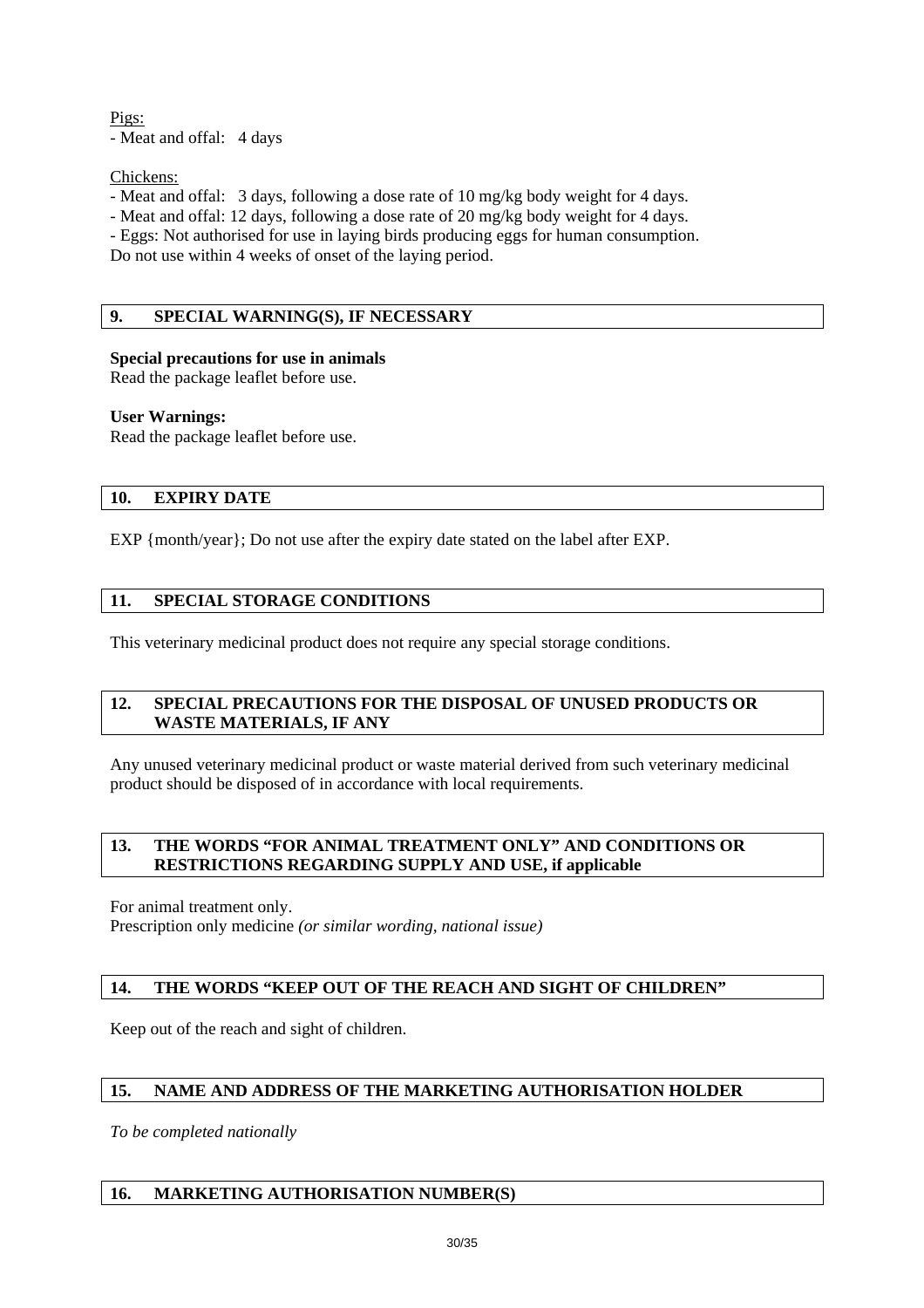*To be completed nationally* 

# **17. MANUFACTURER'S BATCH NUMBER**

Lot{number}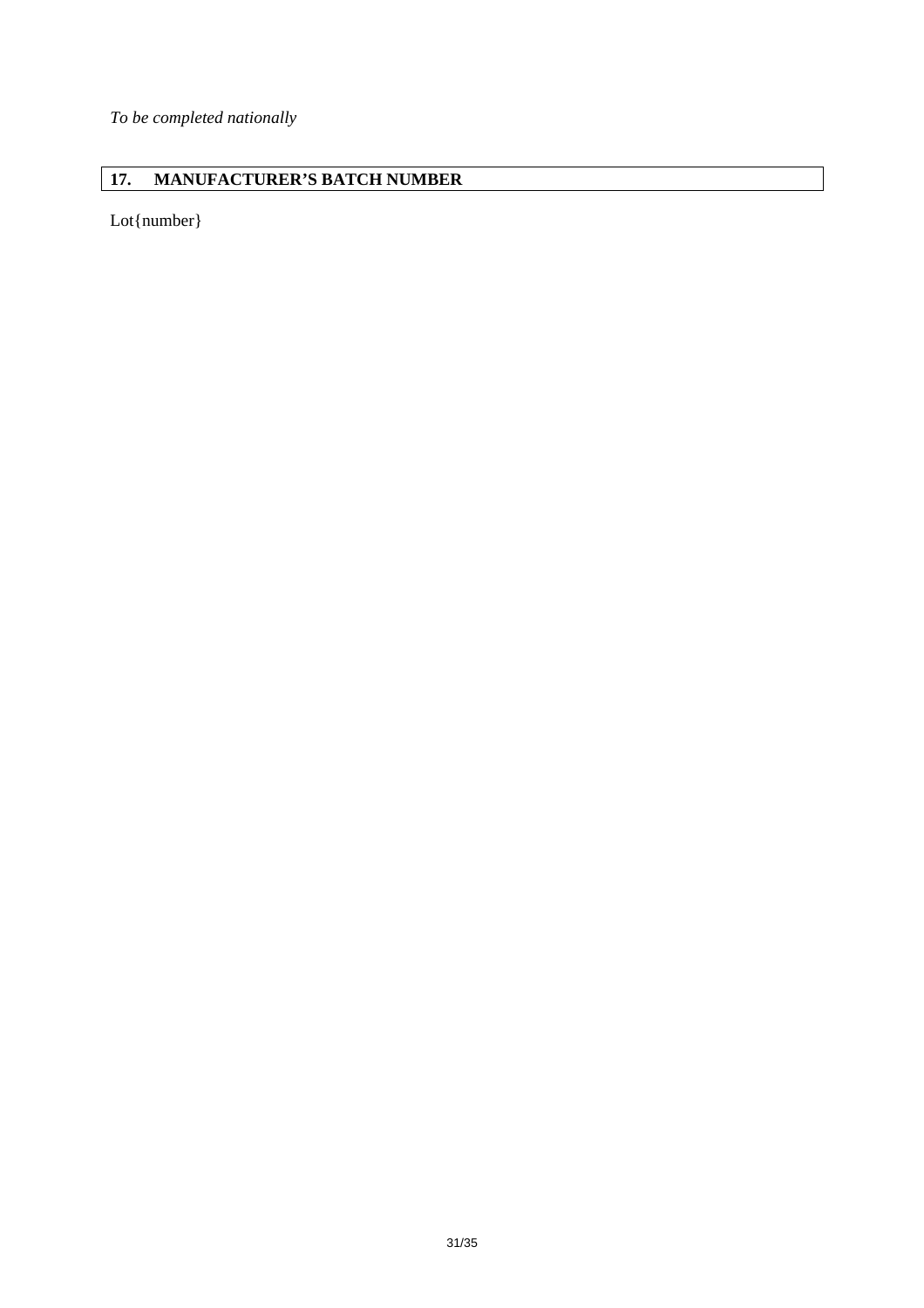# **PACKAGE LEAFLET**

## **1. NAME AND ADDRESS OF THE MARKETING AUTHORISATION HOLDER AND OF THE MANUFACTURING AUTHORISATION HOLDER RESPONSIBLE FOR BATCH RELEASE, IF DIFFERENT**

*To be completed nationally*

## **2. NAME OF THE VETERINARY MEDICINAL PRODUCT**

Soludox 500 mg/g powder for use in drinking water for pigs and chickens Doxycycline hyclate. *France only: Soludox 433 mg/g powder for use in drinking water for pigs and chickens Doxycycline.* 

## **3. STATEMENT OF THE ACTIVE SUBSTANCE(S) AND OTHER INGREDIENT(S)**

| Composition per gram product: |                                                    |
|-------------------------------|----------------------------------------------------|
| <b>Active Substance:</b>      |                                                    |
| Doxycycline hyclate           | 500 mg corresponding to 433 mg doxycycline         |
| <i>France: Doxycycline</i>    | 433 mg corresponding to 500 mg doxycycline hyclate |
| <b>Excipients</b>             |                                                    |
| Tartaric acid                 | $500 \text{ mg}$                                   |

## **4. INDICATION(S)**

Pigs: For the treatment of the clinical signs associated with porcine respiratory disease caused by *Actinobacillus pleuropneumoniae, Pasteurella multocida*, and *Mycoplasma hyopneumoniae* susceptible to doxycycline.

Chickens: Where clinical disease is present in the flock, to reduce mortality, morbidity, and clinical signs and to reduce lesions due to Pasteurellosis caused by *Pasteurella multocida* or to reduce morbidity and lesions in respiratory infections caused by *Ornithobacterium rhinotracheale (ORT)*.

# **5. CONTRAINDICATIONS**

Do not use in case of hypersensitivity to the active substance or to any of excipients. Do not use in animals with an impaired liver function.

## **6. ADVERSE REACTIONS**

Tetracyclines may - in very rare cases - induce photosensitivity and allergic reactions. If suspected adverse reactions occur, treatment should be discontinued. If you notice any serious effects or other effects not mentioned in this product information, please inform your veterinary surgeon or pharmacist.

# **7. TARGET SPECIES**

Pigs and chickens (broiler, pullet, breeder).

## **8. DOSAGE FOR EACH SPECIES, ROUTE(S) AND METHOD OF ADMINISTRATION**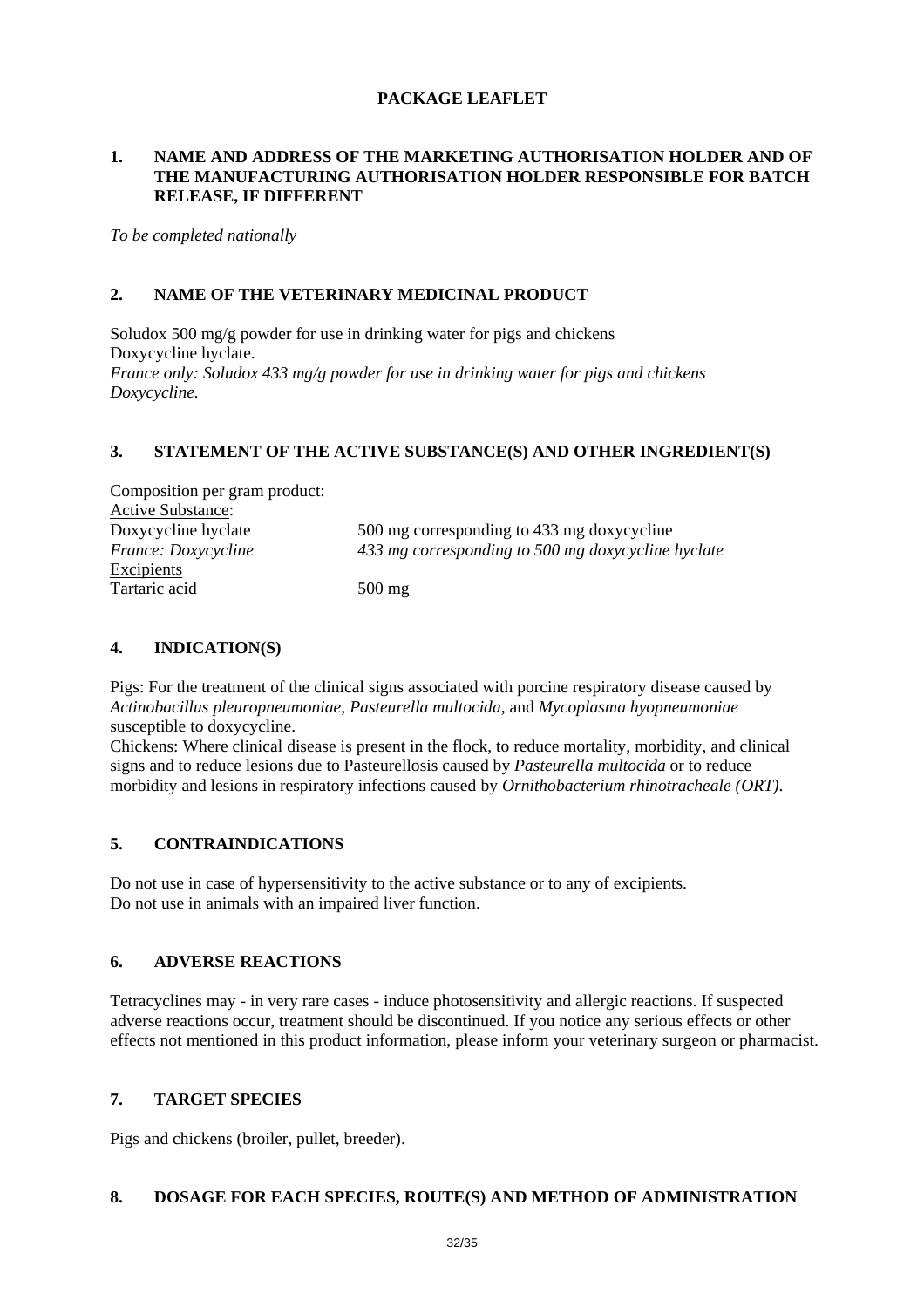Administration orally with the drinking water.

The recommended dose in pigs is:

12.5 mg doxycycline hyclate (25 mg product) per kg body weight per day for 4 consecutive days. If no improvement in clinical signs is seen within this time, the diagnosis should be reviewed and treatment changed. In case of severe infections the medication period may be prolonged for a maximum of 8 consecutive days as determined by the attending veterinary surgeon.

The recommended dose in chickens is:

10 mg doxycycline hyclate (20 mg product) per kg body weight per day for 3-4 consecutive days in case of infections caused by *P. multocida* and

20 mg doxycycline hyclate (40 mg product) per kg body weight per day for 3-4 consecutive days in case of infections caused by *O. rhinotracheale*

# **9. ADVICE ON CORRECT ADMINISTRATION**

Based on the dose to be used, and the number and weight of the animals to be treated, the exact daily amount of product can be calculated. The following formula can be used to calculate the concentration of the product in drinking water:

| mg product / kg body weight / day | Mean body weight (kg) of<br>animals to be treated | $=$ mg product per 1 |
|-----------------------------------|---------------------------------------------------|----------------------|
|                                   |                                                   | drinking water       |

Mean daily water consumption (l) per animal

To ensure a correct dosage body weight should be determined as accurately as possible. The uptake of medicated drinking water depends on the clinical condition of the pigs/chickens. In order to obtain the correct dosage the concentration of doxycycline has to be adjusted accordingly. The use of suitably calibrated weighing equipment is recommended if part packs are used. The daily amount is to be added to the drinking water such that all medication will be consumed in 24 hours. Medicated drinking water should be refreshed or replaced every 24 hours. It is recommended to prepare a concentrated pre-solution - approximately 100 grams product per litre drinking water - and to dilute this further to therapeutic concentrations if required. Alternatively, the concentrated solution can be used in a proportional water medicator. Solubility of the product is pH dependent and it may precipitate if it is mixed in hard alkaline drinking water. Use at minimum concentrations of 200 mg powder per litre drinking water in areas with hard alkaline drinking water (hardness above 10.2 °d and pH more than 8.1). During the treatment period animals should not have access to other water sources than the medicated water.

# **10. WITHDRAWAL PERIOD**

Pigs:

- Meat and offal: 4 days

Chickens:

- Meat and offal: 3 days, following a dose rate of 10 mg/kg body weight for 4 days.

- Meat and offal: 12 days, following a dose rate of 20 mg/kg body weight for 4 days.

- Eggs: Not authorised for use in laying birds producing eggs for human consumption.

Do not use within 4 weeks of onset of the laying period.

# **11. SPECIAL STORAGE PRECAUTIONS**

This veterinary medicinal product does not require any special storage conditions. Keep the bag tightly closed after first opening in order to protect from moisture. Shelf-life after first opening the packaging: 9 months.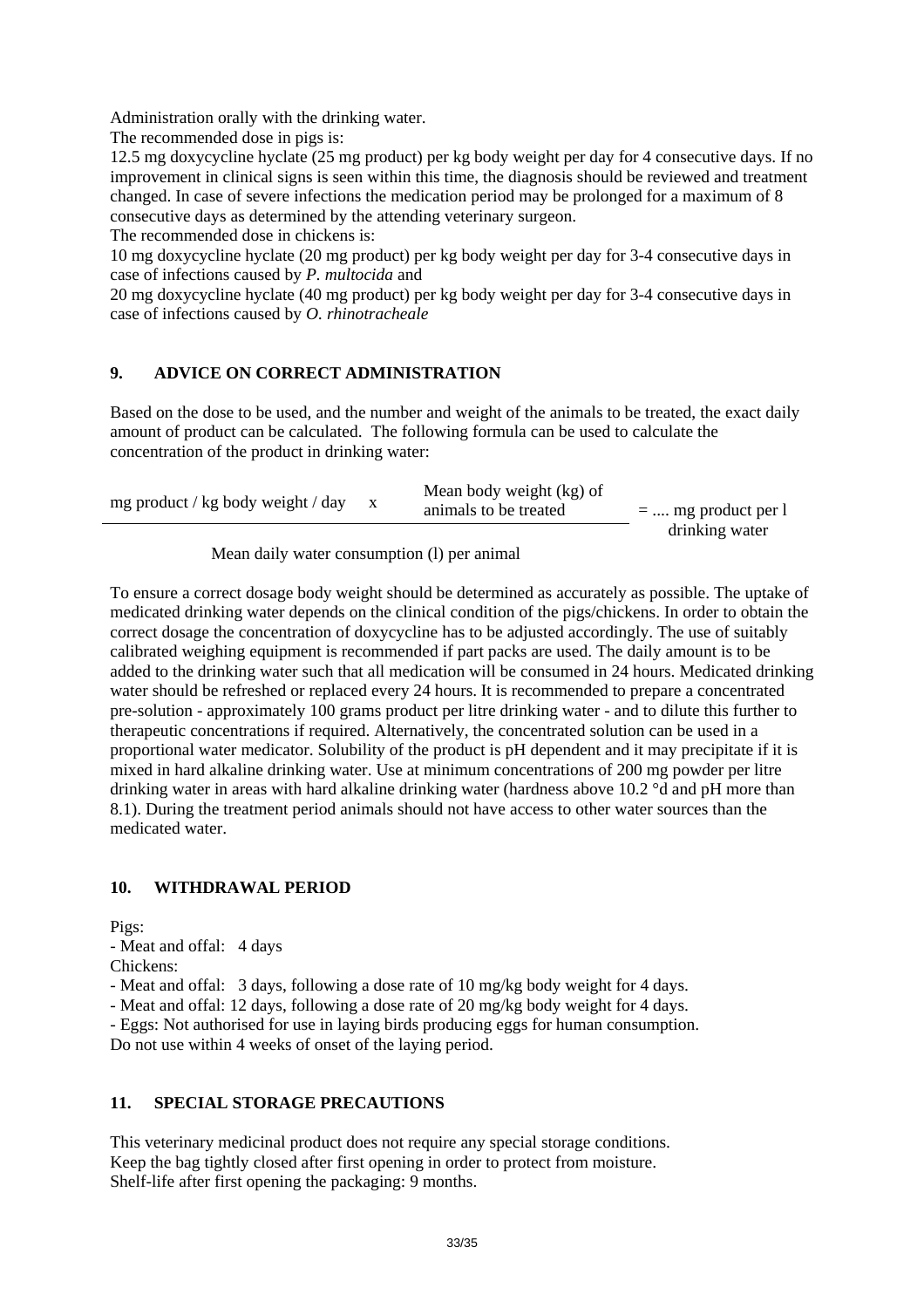Shelf-life after dilution or reconstitution according to directions: After reconstitution with water any product remaining after 24 hours should be discarded.

# **12. SPECIAL WARNING(S)**

## **Special precautions for use**

## **(i) Special precautions for use in animals**

Due to likely variability (time, geographical) in susceptibility of bacteria for doxycycline, especially susceptibility of *A. pleuropneumoniae* and *O. rhinotracheale* may differ from country to country and even farm to farm, bacteriological sampling and susceptibility testing are recommended. Use of the product should be based on culture and sensitivity of micro-organisms from diseased cases on farm. If this is not possible, therapy should be based on local (regional, farm level) epidemiological information about susceptibility of the target bacteria.

As eradication of the target pathogens may not be achieved, medication should therefore be combined with good management practices, e.g. good hygiene, proper ventilation, no overstocking.

## **(ii) User warnings:**

If you know you are allergic to the tetracycline class of antibiotics, special care should be taken when handling this product or the medicated solution.

During preparation and administration of the medicated drinking water, skin contact with the product and inhalation of dust particles should be avoided. Wear impermeable gloves (e.g. rubber or latex) and an appropriate dust mask (e.g. disposable half-mask respirator conforming to European Standard EN149) when applying the product.

In the event of eye or skin contact, rinse the affected area with large amounts of clean water and if irritation occurs, seek medical attention. Wash hands and contaminated skin immediately after handling the product.

If you develop symptoms following exposure such as skin rash, you should seek medical advice and show this warning to the physician. Swelling of the face, lips or eyes, or difficulty with breathing are more serious symptoms and require urgent medical attention.

Do not smoke, eat or drink while handling the product.

Take measures to avoid producing dust when incorporating the product into water. Avoid direct contact with skin and eyes when handling the product to prevent sensitisation and contact dermatitis.

## **Use during pregnancy or lactation**

Doxycycline has a low affinity for forming complexes with calcium and studies have demonstrated that doxycycline scarcely affects skeleton formation. No negative effects were observed in poultry after the administration of therapeutic doses of doxycycline.

In the absence of specific studies the use of the product is not recommended during pregnancy or lactation.

## **Interactions with other medicinal products and other forms of interaction**

Do not combine with antibiotics that are bactericidal like penicillins or cephalosporins. Absorption of doxycycline can be decreased in the presence of high quantities of calcium, iron, magnesium or aluminium in the diet. Do not administered together with antacids, kaolin and iron preparations.

It is advised that the interval between the administration of other products containing polyvalent cations should be 1-2 hours because they limit the absorption of tetracyclines.

Doxycycline increases the action of anticoagulants.

The solubility of the product is pH dependent and will precipitate if mixed in alkaline solution. Do not store the drinking water in metallic containers.

In the absence of compatibility studies, this product must not be mixed with other veterinary medicinal products.